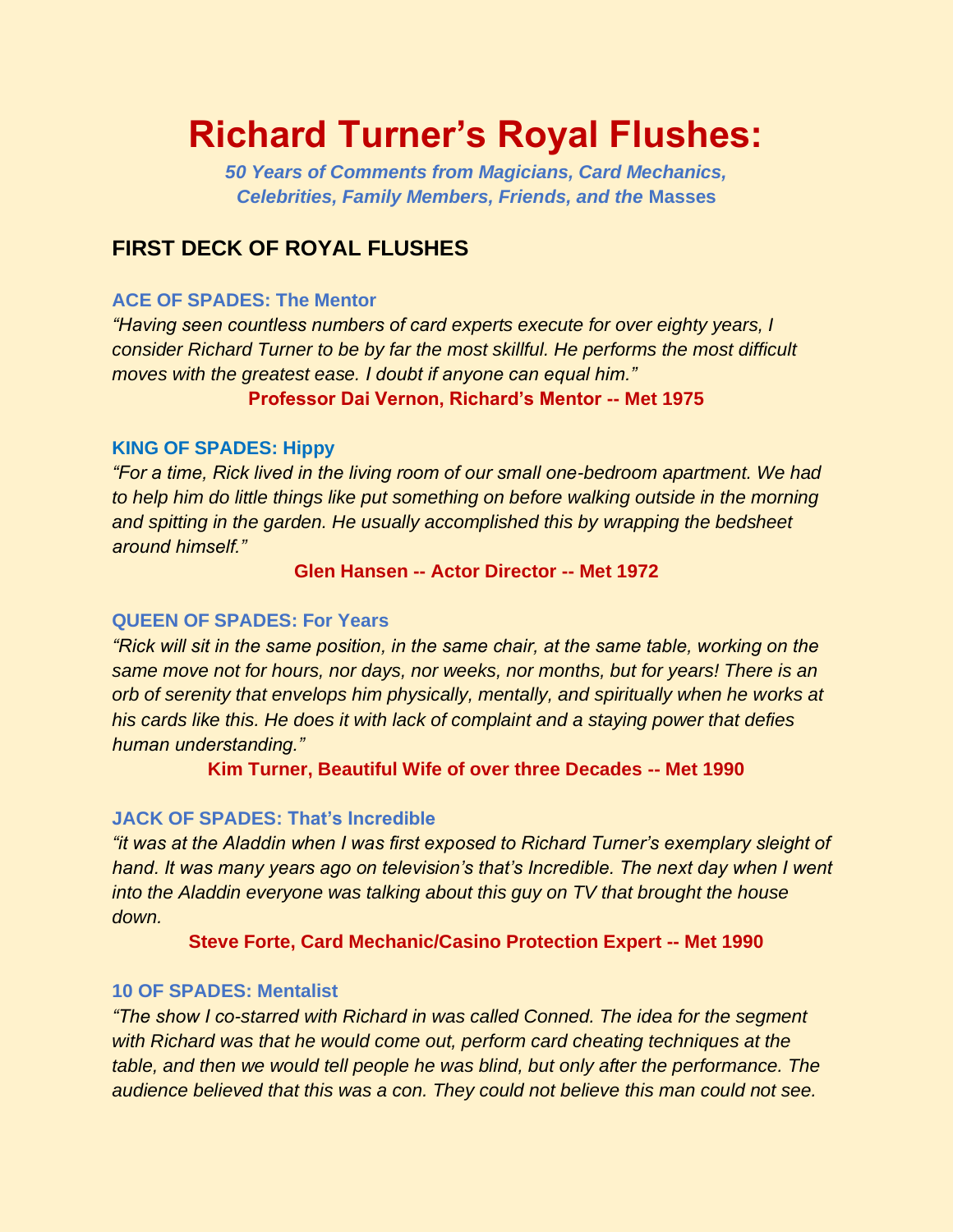*The con then had a triple layer to it… First, Richard conned them in the game…Second, they are told not only did he con them, but he was able to convince them he could see…Third, they were still conned because they believed he could see."*  **Banachek -- Met 2007**

#### **ACE OF DIAMONDS: Sheer Skill**

*"In my 45 years as the President of the Magic Castle, people repeatedly say of Richard Turner that 'it is the most astounding act of sheer skill they have ever witnessed."'* **Milt Larsen Magic Castle Founder -- Met 1975**

#### **KING OF DIAMONDS: Fighter**

*"When Rick first started training, I told everybody 'don't knock him out don't injure him.' But then Rick started hitting people, and he liked it!"* 

#### **Grand Master Sensei John Murphy -- Met 1971**

#### **QUEEN OF DIAMONDS: Old Soul**

*"I've known Rick since we were five years old. In high school we were in the drama department. Rick was very dedicated to his craft even as a teenager. Rick seemed like an old soul even as a 16-year-old boy. I faked like I understood most of his conversation but clearly he was wise beyond his years, and I was just glad he liked talking to me."*  **Holly Crest-Vogel -- Met 1959**

#### **JACK OF DIAMONDS: Some Jerk**

*"I heard on the loudspeaker, 'Will the gentleman in the blue shirt please quit hitting golf balls at the pro shop!' Needless to say, as I made it back toward Rick, I noticed that he had a penchant to turn to the left a few degrees after every swing. A few swings later he was aiming right at the pro shop, and connecting quite well with line drives, no less! I said, Hey, Cheat, did you hear that guy over the loudspeaker?" Rick said, 'Yeah. Some jerk is hitting golf balls at him…he doesn't like it.'* 

*I said, "Rick, do you know what color shirt you have on?" 'Oh, crud,' Rick said shocked, 'It's not blue, is it?'* 

*Rick shot a 122 on a very difficult course. All I did was hand him a club, line him up, and he did the rest. The day was capped off when The Cheat drained a thirty-five-foot putt on the last hole."*

**Dr. Richard Drake -- Met 1992**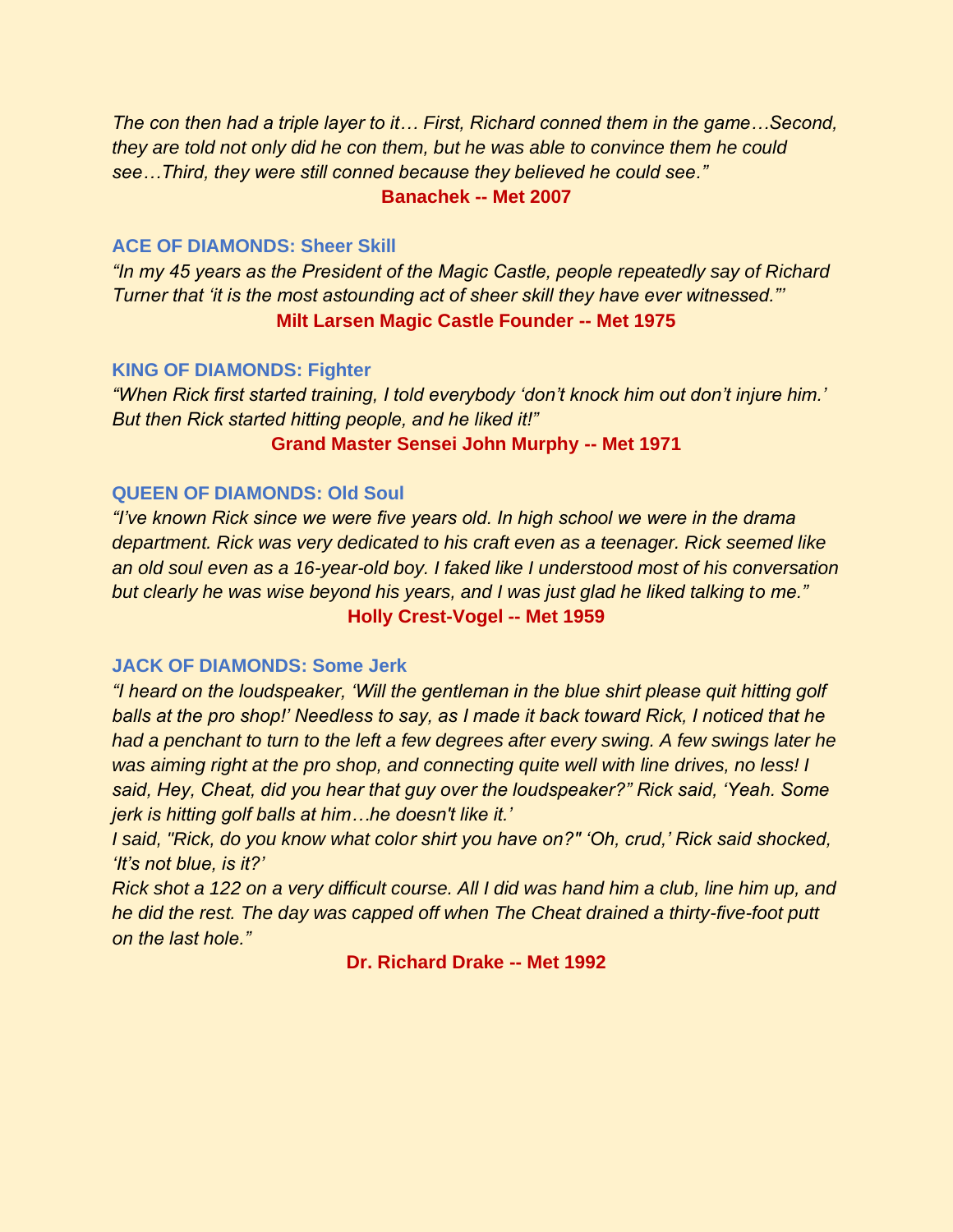#### **10 OF DIAMONDS: Shark Hunting**

*"Richard tested his mettle by engaging in risky mental and physical challenges. He chose martial arts fighting, shark hunting, cliff diving, tightrope Walking, trapeze swinging, and high-stakes, underworld gambling."* 

# **Jon Racherbaumer Writer Author Magician -- Met 2007 ACE OF CLUBS: Haptic & Tactile Neural Network**

*"Richard, you have had one of the most interesting and all-around admirable lives we've encountered. So, why do you have such vivid 'vision' even though your eyes are destroyed? The answer is probably due to the fact that your visual neural networks were both intact and highly developed. When a part of the brain stops receiving stimulation from its previous input streams, it starts responding to new input streams - in this case, other parts of the brain, including other perceptual, motor, and cognitive parts of the brain. Richard, this strongly suggests that your haptic and tactile neural networks - the networks associated with touch - are also resonating with your visual networks. This is not surprising, because it sounds like you already had a highly developed tactile network even before you went blind, and now you must have one of the most developed tactile neural networks of anybody on the Planet Earth."* 

#### **Dr. Ogi Ogas, Harvard Neuroscientist -- Met 2017**

#### **KING OF CLUBS: Dominos**

*"I play cards with Rick, and I can guarantee that more than once, a card came off the bottom, or wherever else he wants to pull it from. You can never see it happen, but that's what he does for a living - manipulate those 52 little pieces of plastic/paper! He didn't get the nickname 'The Cheat' from playing dominos! There's the times he played heads-up with my Wealthy business associate, Bill Spears, and how Bill constantly loses. Hmmmm. Funny how that happens."*

#### **J. B. Harrington Businessman -- Met 1988**

#### **QUEEN OF CLUBS: Audience**

*"Growing up my brother would have me pretend to be a member of his audience. He would perform his magic tricks and card moves until I couldn't take it any longer. I couldn't believe that someone would sit there for hours and hours practicing with those worn-out cards!"*

#### **Lori Turner-Dragt, Genius Sister**

#### **JACK OF CLUBS: Commander**

*"I knew immediately I would ask Richard to be our honorary commander…I arranged for Richard to fly on our T-43 aircraft. He had a ball, and we enjoyed having him. Of course, it wasn't easy to get permission, since Richard was blind…He even cheated the Air War College commandant! Richard received special recognition by the Air Force*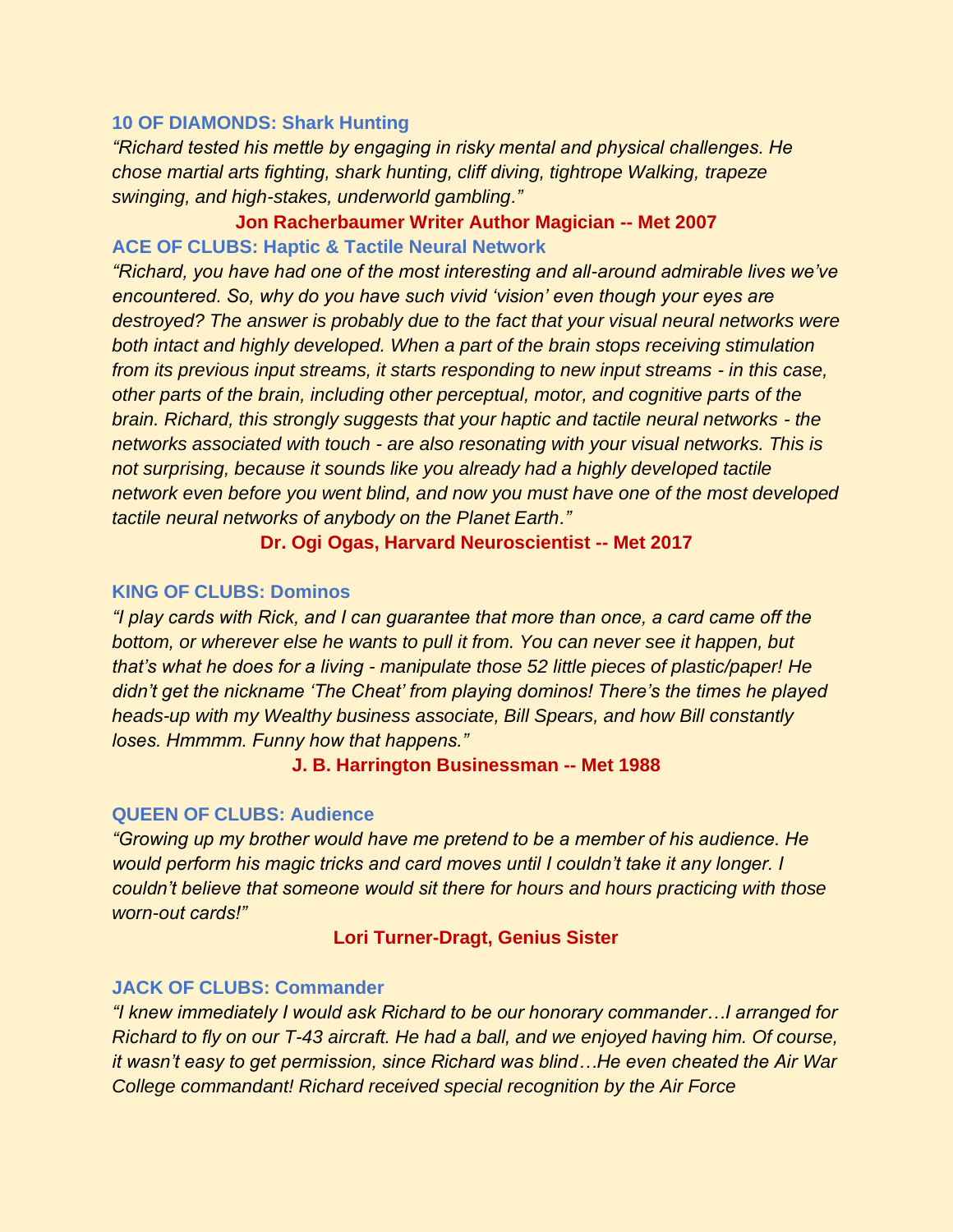*Thunderbirds. He performed with Colin Powell, and was honored for his community achievements by FBI Director Louis Freeh…I think both sides of his brain are highly developed. He ought to donate it to science when he dies, in about 75 years."* **Colonel Tom Hall Met -- 1993**

#### **10 OF CLUBS: Real Deal**

*"A world class cardman and technician supreme, Richard Turner is the real deal! As one of the finest card technicians on the planet, Richard advances the science of card manipulation to heights never dreamed of!"*

**Steve Forte, Card Mechanic/Casino Protection Expert -- Met 1990**

#### **ACE OF HEARTS: Actor**

*"Richard, I could extol your talent and skills, or I could rave about your magic with cards, but at this point you have heard praise from other more notable performers of magic, so I reframe scribbling more accolades and speak of your indomitable spirit and determination. You are undoubtedly the greatest example I have ever seen of the human spirit overcoming adversity. Richard, you are an inspiration!"*

# **Tony Giorgio Card Mechanic, Played Bruno Tattaglia in The Godfather Film -- Met 1975**

#### **KING OF HEARTS: VIV Labs**

*"We have had some amazing professional performers visit us, but I have never seen such a reaction before, people continue to come up to me, talking about what you did, they were amazed and inspired! It was just an incredible event."*

**Adam Cheyer, Tech Entrepreneur Creator of SIRI & Magician -- Met 2017**

#### **QUEEN OF HEARTS: Don't Blame Him**

*"Everyone loves Rick, they always want to help him with everything, he just did not want to be the blind person, and I don't blame him, who wants to be known for an entire life as the guy who is pretty good with cards, but he's a blind person."* 

#### **Kim Turner, Beautiful Wife of over three Decades -- Met 1990**

#### **JACK OF HEARTS: Keep Rolling**

*"Richard Turner does some superlative coin manipulations. He does the coin roll with five different size coins at one time which is amazing enough, but then he did something I had never seen done before. He rolls two coins in opposite directions across his knuckles! And to top it all off he rolls a giant nickel across his knuckles, which is an amazing thing to watch! His dexterity with coins is marvelous."* 

**Professor Dai Vernon Richard's Mentor -- Met 1975**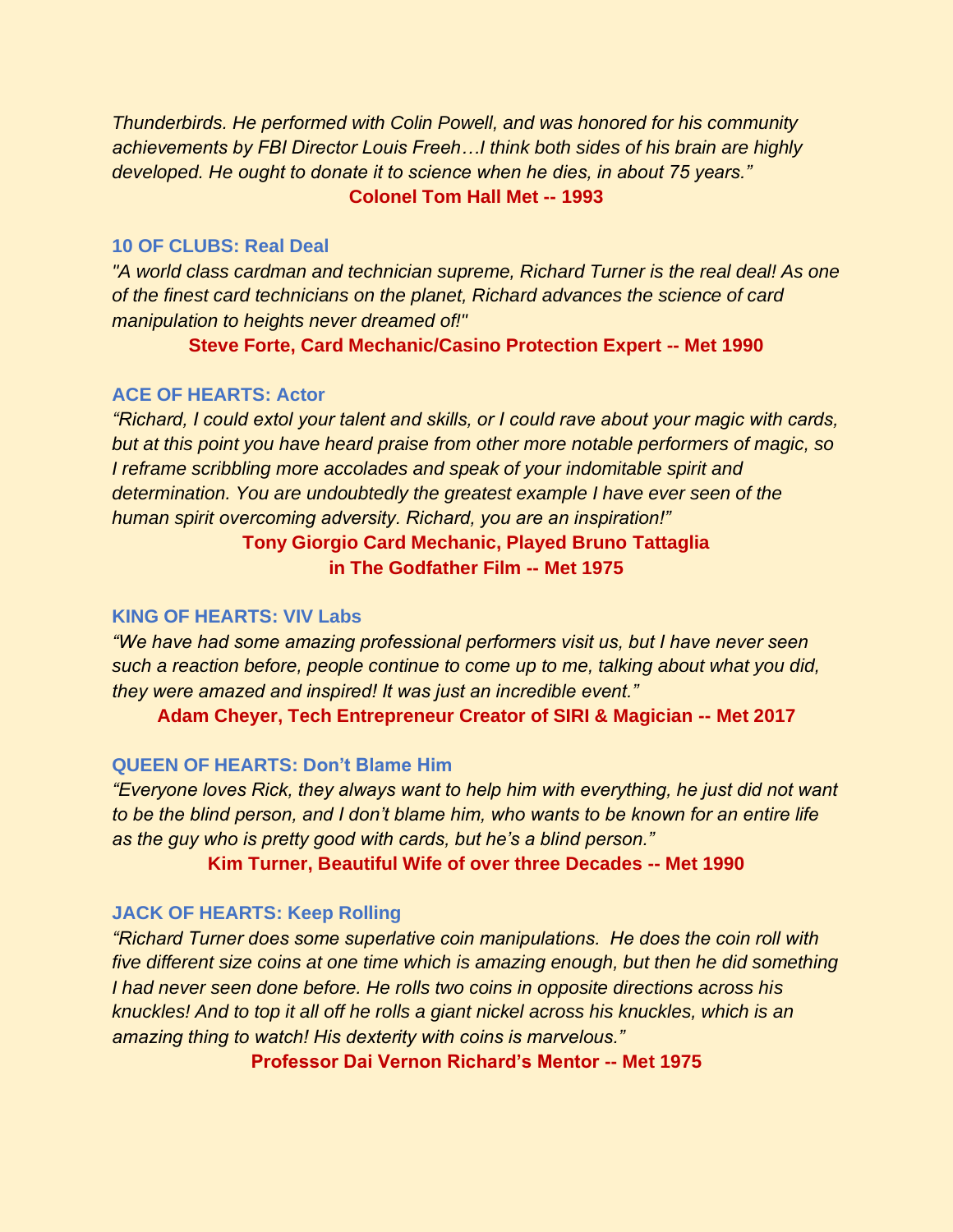#### **10 OF HEARTS: Placebo Cards**

*"Countless times we would send Richard decks of blank cards that were simply numbered as sample 1, 2 or 3. On occasion we would even attempt to fool Richard with placebo cards, and he would still manage to tell us which ones they were. Richard's input helped us fine tune the critical technical attributes to maximize the feel of our cards in the hand. Every time you crack open a fresh pack of Bicycle or Bee brand playing cards you can rest assured that they have been influenced by the hands of Richard Turner."*

**Michael Slaughter, President and CEO of The United States Playing Card Company -- Met 2018** 

# **SECOND DECK OF ROYAL FLUSHES**

#### **ACE OF SPADES: Strangle Him**

*"Before Roy's accident with the tiger, Richard and his wife, Kim, were our guests with front row center seats. The show opened with us running out and Roy ran right up to Richard's booth, jumped in the booth and, to the shock of Kim and the audience, started to strangle him. It got their attention! After the show I invited Richard and his wife backstage to our dressing room as I wanted to see more of his inexplicable talents. It goes without saying, Richard has our greatest admiration!"* 

**Siegfried and Roy Vegas Headliners -- Met 1976** 

#### **KING OF SPADES: Weirder**

*"Rick is one of the only guys I know who is a whole lot weirder than I am. He was always broke. Once I threw a 'costume potluck party' where you were expected to bring a dish that was somehow related to your costume and Rick came with a bottle of water and wore swim fins and a mask!"*

**Russell Cedarburg, Actor-Musician -- Met 1974** 

#### **QUEEN OF SPADES: Good Student**

*"When our daughter Joy was a freshman in high school a guy kept picking on her and so she grabbed him like Uncle Rick taught her and had the guy flat on the ground with her knee in his neck before he knew what happened."*

#### **Lori Turner-Dragt, Genius Sister**

#### **JACK OF SPADES: Bend Your Spoon**

*"I performed in Portugal with Richard Turner--he simply blew my mind! I sat 12 inches away and I can describe his work in one word, PHENOMENAL. I have seen hundreds of card men, but Richard is light years ahead!"*

**Uri Geller, Mentalist -- Met 2017**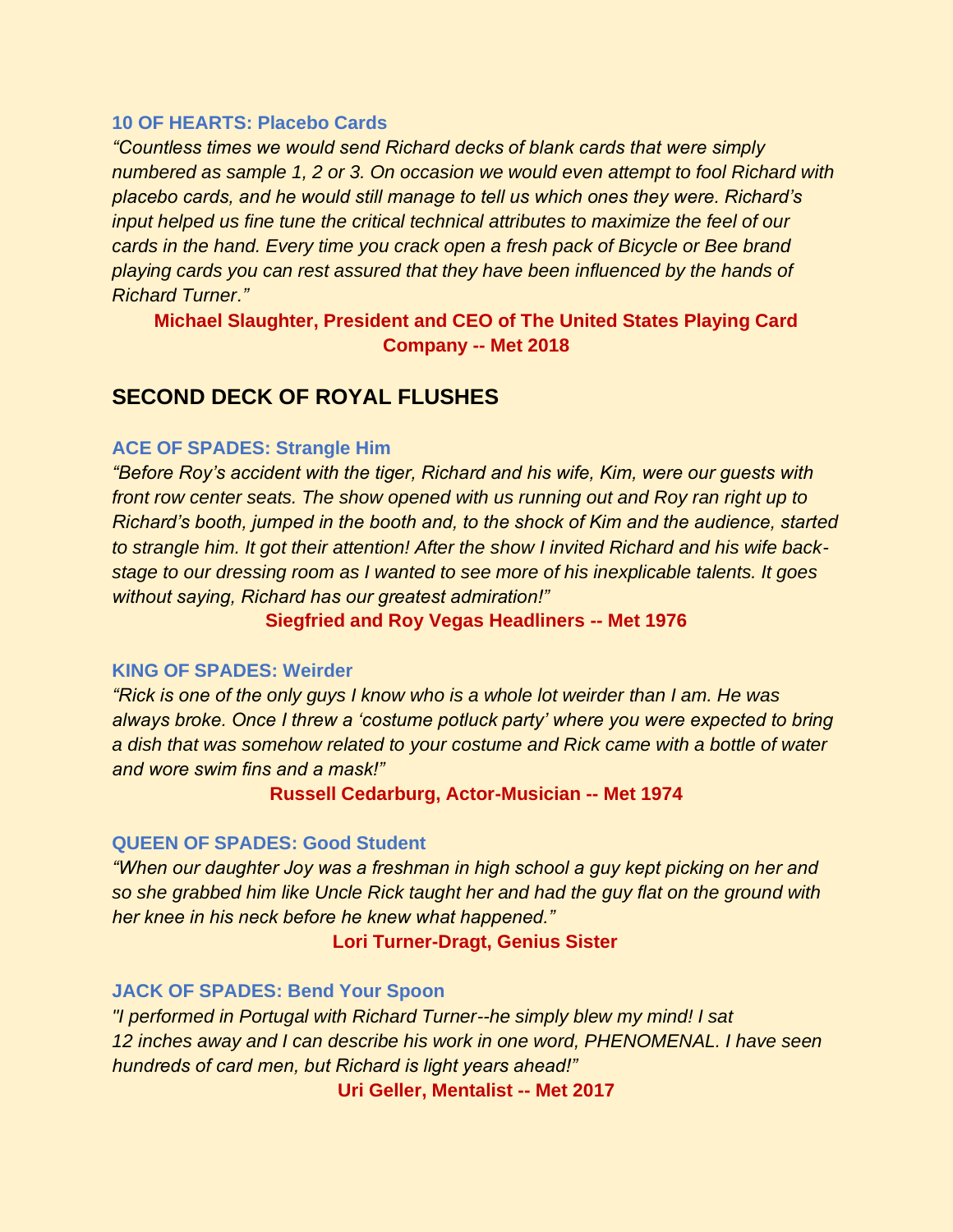#### **10 OF SPADES: Counting Down & Out**

*"I first had the privilege of meeting Richard in the early 80's while appearing on a TV show. I was there trying to show the viewing audience the effects of card counting while playing the game of Blackjack. They told me the man in the tuxedo dealing to us was an employee of the station. I can't begin to state how hilarious the episode was as Richard manipulated the results with his incredible skills."*

#### **Bobby Singer, Card-Counter -- Met 1984**

#### **ACE OF DIAMONDS: Bafflement**

*"There are many degrees of bafflement, the highest degree of utter bafflement is when a person cannot fathom any kind of explanation even when given an explanation by the originator of the mystery. If one is fooled by the explanation, one is completely lost."* **Jon Racherbaumer, Writer, Author, Magician -- Met 2007**

#### **KING OF DIAMONDS: Offensive Force**

*"Considering his unparalleled ability to control the outcome of any card game in which he handles the cards, my immediate thought is that he is primarily an offensive force. However, that being said, he's told me that he made a good living at the poker tables playing on the square, which requires strong defense. While Richard possesses great intuition; his strong suit is his ability to analyze what he intends to do, and then he does it, using his intuition and sense of touch to determine if he is being successful."* **Bruce Samboy, Government Gambling Regulator -- Met 2005**

#### **QUEEN OF DIAMONDS: Went Dark**

*"Based on your history, and my exam, Richard, you have a macula dystrophy that started when you were a young boy. You have been legally blind for some time. As the time progressed, I suspect around the third or fourth decade of your life, your vision completely went dark. Right now, you have what we call, 'no light perception.' You are not able to see anything. You are completely blind."*

**D. Elena Geraymovych, Optometrist and Professor at U. T. Health Science Center -- Met 2014**

#### **JACK OF DIAMONDS: Producer**

*"Richard, world-wide an estimated 1.4 billion people saw you on CCTV's " 'International News Letter."* 

**Hejia Xiao, Producer China Central Television Beijing China -- Met 2014**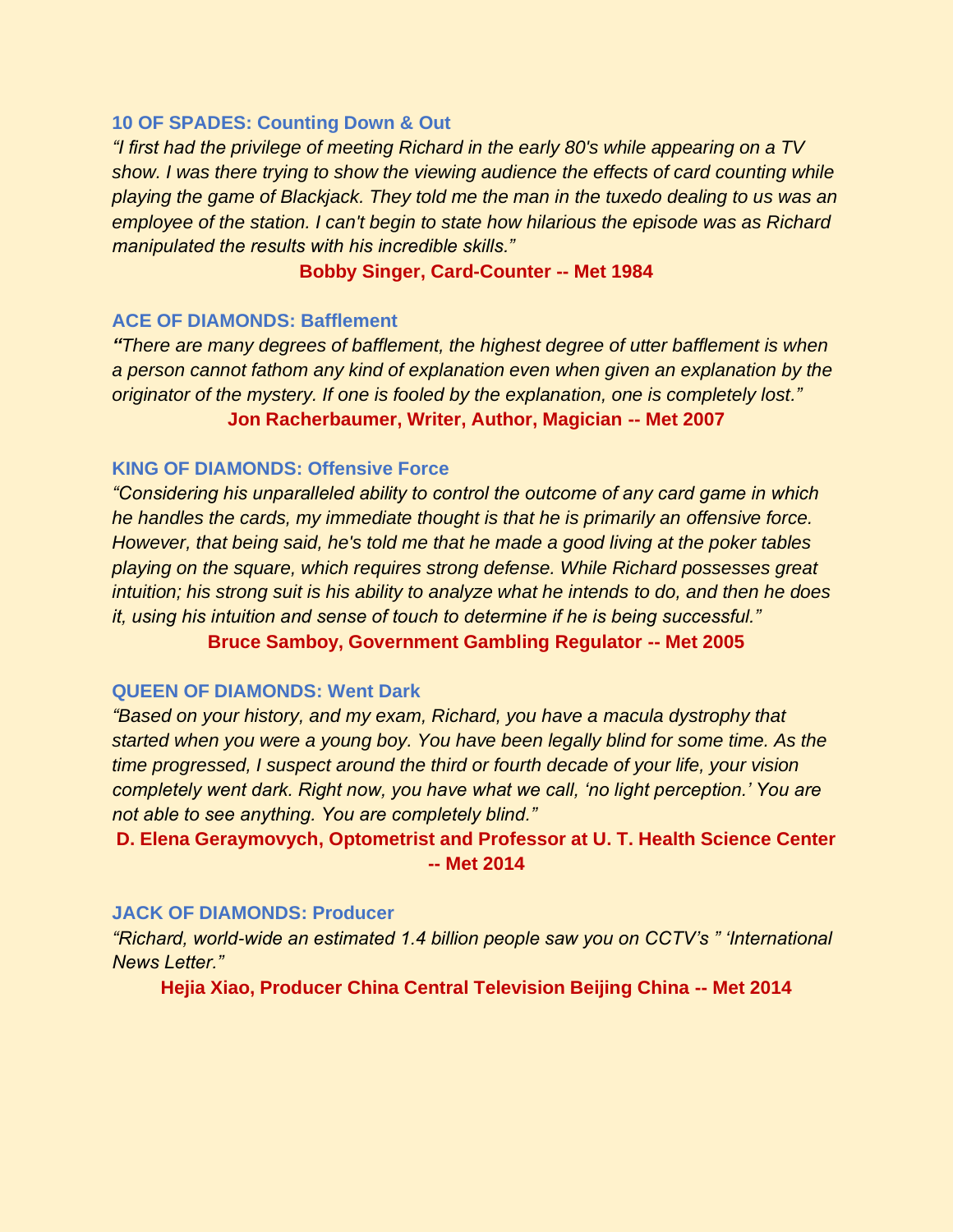#### **10 OF DIAMONDS: Idol**

*"Richard Turner is the greatest card mechanic of all times!"* **Muhammad Ali, Three Time Boxing Heavy-Weight Champion of the World -- Met 1982** 

#### **ACE OF CLUBS: Made of Clay**

*"I was dealing bottoms for a man who couldn't see. As I dealt, he moved his fingers between mine, sliding his hands around my hand, the way a mechanic feels his way around the darker corners of an engine. 'There's too much tension in your dealing hand,' he began. 'Ease up a bit. Also, move your left-hand half as far for each deal.' Turner was seeing my hands with his hands, and he began to contort my fingers around the deck, adjusting my grip. It was remarkable. I just stood still, allowing him to mold my fingers like my hands were made of clay. 'There,' he said, 'try it now.' Again, I dealt cards from the bottom with my hands. It felt a little easier--a little less friction. 'See?' he said. 'Much better.' I smiled widely but said nothing, and he smiled back at me. It was as if he could sense that too."*

**Joshua Jay Magician, Author -- Met 2005** 

#### **KING OF CLUBS: Pathetic**

*"Rick was a little, well…pathetic, and a lot of people we knew are now dead, I always thought he would be next…He refused to be like any other blind person…He actually did stuff that he really shouldn't aught 'a done! It's a bit exhausting being around Rick because he's always shuffling, kicking, or doing something! Rick will do what is needed to fulfill a mission, throwing himself at it till it's done, or he is dead… In high school, he would bum lunch-money from me, and constantly tried to get me to play a hand of cards. I learned my lesson, no more!"* 

**Jim Blowers, Adventurous Sidekick -- Met 1969** 

#### **QUEEN OF CLUBS: Bore Witness**

*"As Richards younger sister I bore witness to his rapidly deteriorating vision and how he learned to overcome which helped me know what to expect and what to prepare for in the next stage of my own blindness."*

#### **Lori Turner-Dragt, Genius Sister**

#### **JACK OF CLUBS: A Stunt**

*"Night-after-night, as we all saw, after Richard's presentation…or call it demonstration, the majority of the audience never believed that he's blind, they simply thought it was a stunt to fit into the Hoodwinked con mentality. I think it's really amusing that the audience left without knowing what was real and what wasn't"* 

**Bob Arno Pick-Pocket King Co-starred in Conned -- Met 2007**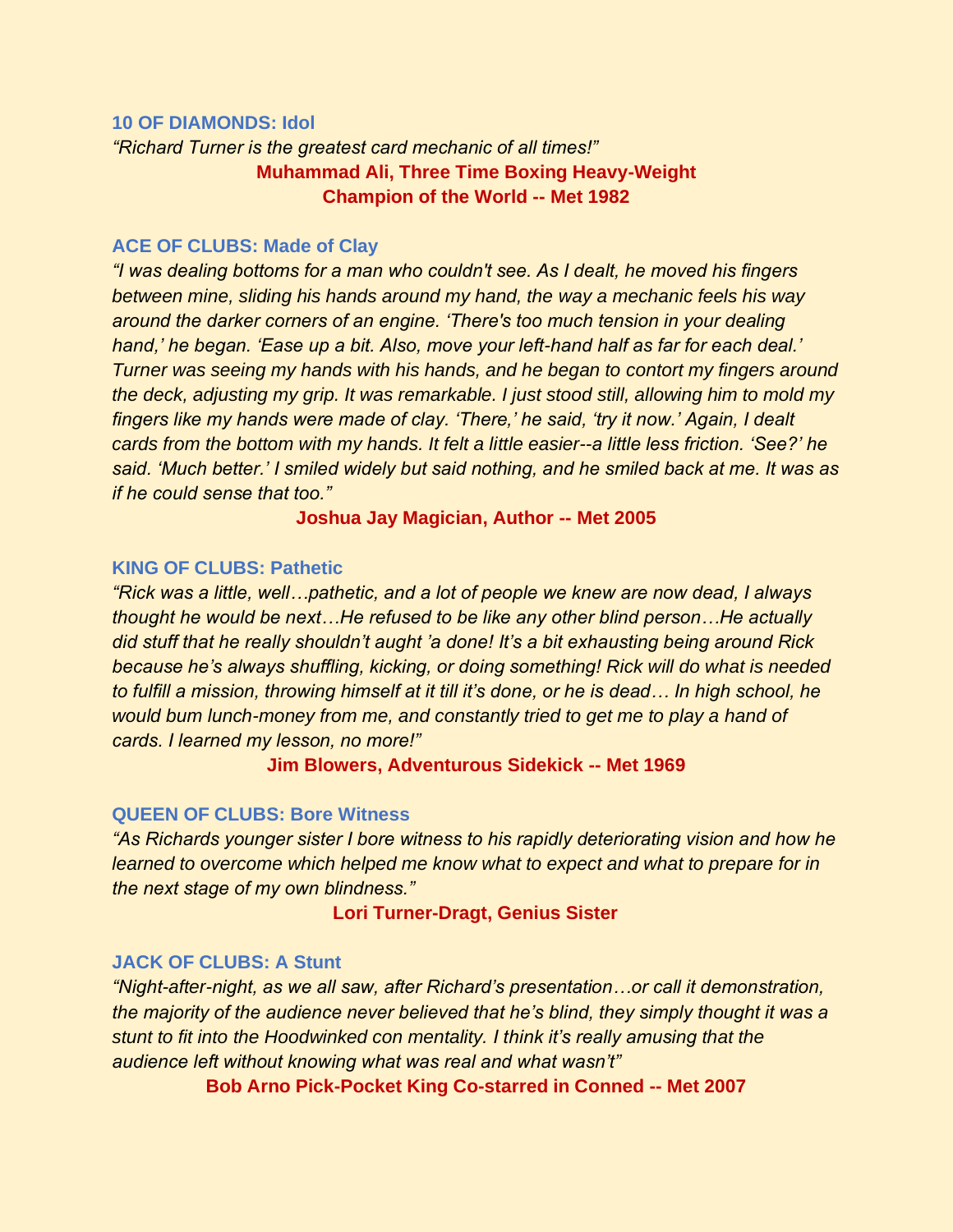#### **10 OF CLUBS: No Idea**

*"I'm a huge fan of your work! I think I've watched your Fool Us video over 10 times and I still have no idea…Amazing!*

#### **Shin Lim Magician -- Met 2018**

#### **ACE OF HEARTS: Colonized Your Visual Cortex**

*"Richard, since every brain is different, every person's experiences are different, and the brain is wildly, incredible, mind-bogglingly elastic - but the level of hallucinations would be highly sensitive to a number of individual variables, including how developed the visual networks were before a person went blind, what parts of the brain the visual networks were resonating with when the person had sight, how developed those other networks became after the person went blind, and which other parts of the brain won the race to colonize the visual cortex. So, in your case, since you have an extremely strong tactile network that was already developed before you lost sight, this strong tactile network probably colonized your visual cortex most strongly and set up the strongest resonant loops, which means you have a strong and highly structured input stream from tactile to your old visual networks, which is why your visual hallucinations are stronger and more consistent.* 

#### **Dr. Ogi Ogas, Harvard Neuroscientist -- Met 2017**

#### **KING OF HEARTS: Seedy**

*"If you're going to learn something, learn the real thing. If you're going to learn Karate, learn it by going to a seedy part of Tijuana and learn full-contact Karate. Many times, I was his ride there, ouch!"*

#### **Glen Hansen, Director-Actor -- Met 1972**

#### **QUEEN OF HEARTS: Physique**

*"Rick's personal appearance was what stood out at first; he had a head of wavy blonde hair down to his shoulders that looked like it had not seen a comb in a while, and a tanned, muscular physique on a rather small body that was rarely covered up with a shirt."*

#### **Bernelle Hansen, Stage Manager-Actress -- Met 1972**

#### **Jack of Hearts: Technique**

*"Richard not only talked about the gambling moves, but performed every one he mentioned. His manner and technique would easily have passed on the Street...Under Heat."*

**George Joseph, Card Mechanic—Casino Protection Expert -- Met 1978**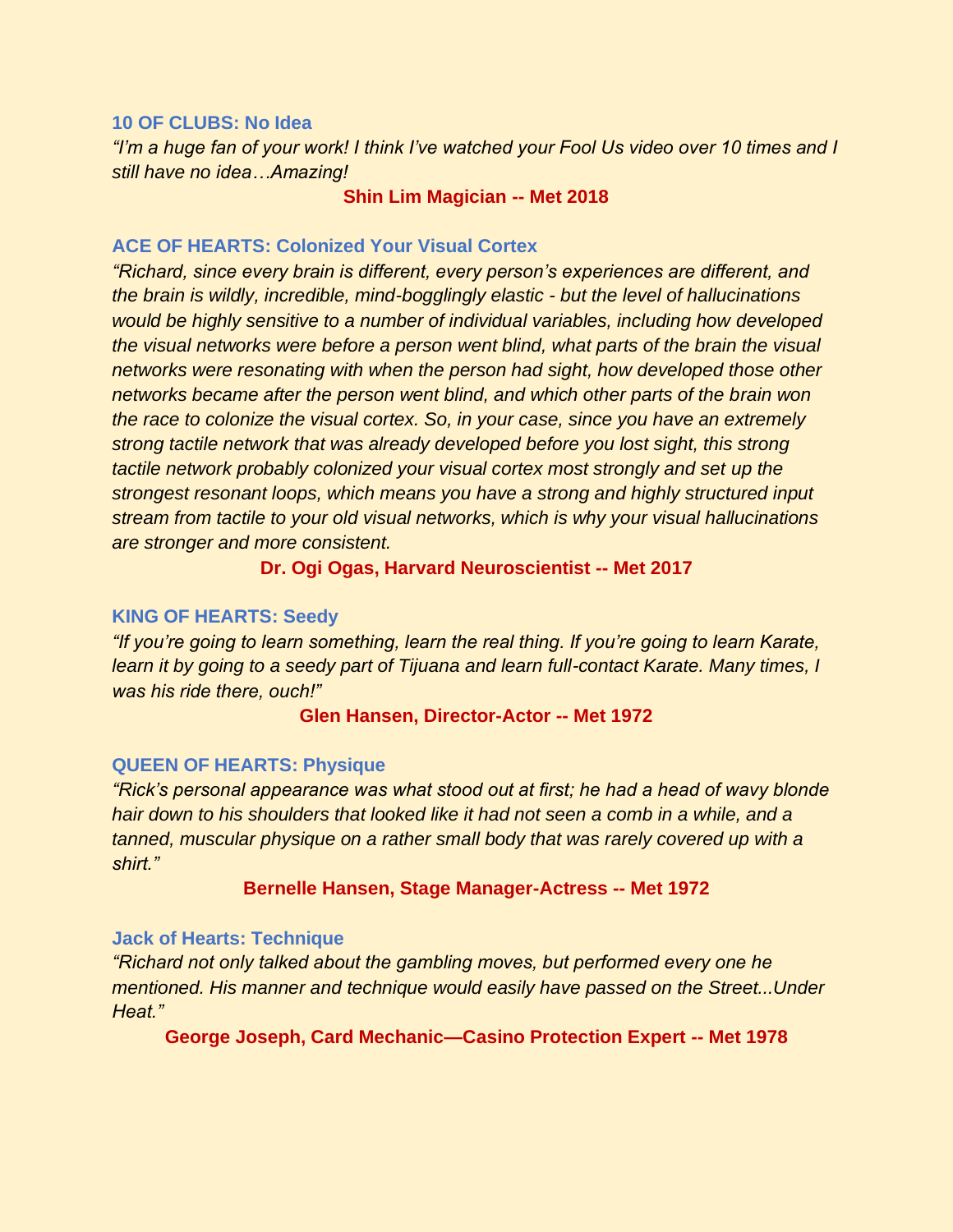#### **10 OF HEARTS: Paper Scientist**

*"We put our cards through rigorous testing in-house but there is no substitute for the hands of Richard Turner. Our paper scientist engaged Richard because of his incredible ability to 'feel the difference.*

# **Michael Slaughter, President and CEO of The United States Playing Card Company -- Met 2018**

# **THIRD DECK OF ROYAL FLUSHES**

#### **ACE OF SPADES: Can't See Me**

*"I first met that crazy guy when he was performing on the Ruben E. Lee riverboat in San Diego. I think I was twenty years old, so it was around 1979. He started off by performing some amazing flourishes with both hands! Coins were rolling back and forth across his knuckles, one-handed card shuffles in each hand, second-deals, bottomdeals, and center-deals. Finding aces and dealing winning hands after the deck was shuffled! It was a thrill to watch and fun to be fooled! It's lucky for me Richard can't see me holding my video camera recording his every move. Just kidding! Well…maybe…"* **Bill Malone, Card Mechanic/Magician -- Met 1979**

#### **KING OF SPADES: Culture Shock**

*"It was in 1972 when I was introduced to Rick. It's no doubt that meeting a hippy was a culture shock for us from Minnesota, but I had been told that he was interested in acting…Rick spent every waking hour practicing a certain maneuver with his hands. When he had mastered that sleight-of-hand trick, he would go on to another, but still practiced the ones he had mastered. Watching him reminded me somewhat of a juggling act."*

**Steve Terrell, Writer-Director -- TV and film personality -- Met 1972**

#### **QUEEN OF SPADES: No Peeking**

*"She opened her eyes and caught Rick practicing his shuffling with one hand…while they were making love!"*

#### **Kerry Meads, Writer, Actress -- Met 1975**

#### **JACK OF SPADES: Limits**

*"I think a very general statement that can be made about magic is that it helps remind us, things are not always what they seem, and that limitations are not always limitations. And, in Richard's case, he does that both on and off stage, he gives by the example of his great skill, and the success he's had, it's a wonderful reminder there are not as many limits as we generally think."*

**Max Maven, Mentalist -- Met 1979**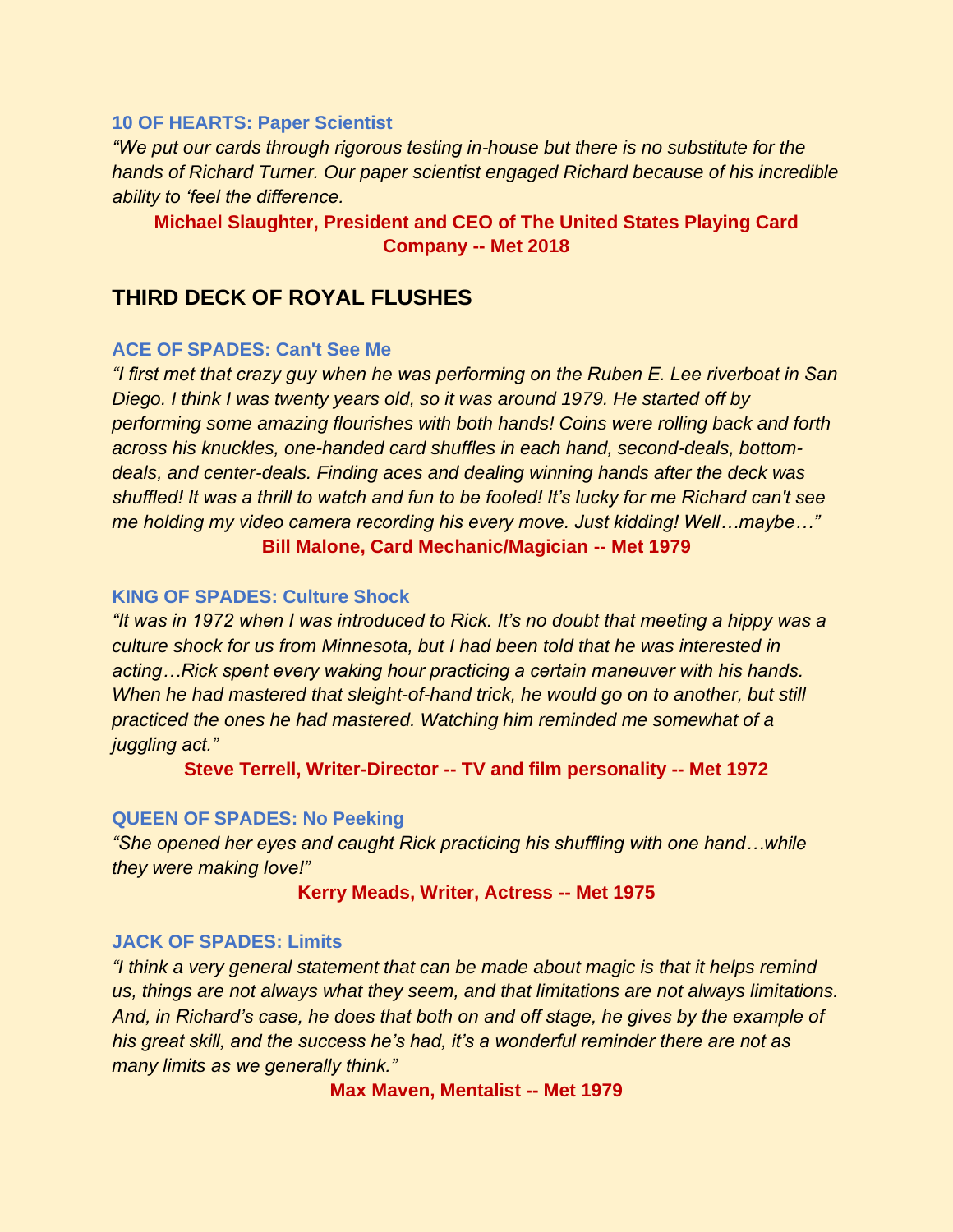#### **10 OF SPADES: Deck'em**

*"The really odd thing was that Mr. Turner always had his cards in his hands, during Karate, walking down the street…he was always on the move with those cards, and he may have fought with them…he was so fast he probably carried them as he fought me!"*

#### **Diego Gonzalez Black Belt -- Met 1971**

#### **ACE OF DIAMONDS: Hyper-Focused**

*"He's a straight shooter, he is as humble as he is accomplished, hyper-focused, and one hell of a showman!"* 

**Jim Millan Director of Hoodwinked later called "Conned" -- Met 2007**

#### **KING OF DIAMONDS: No Gift**

*"It was probably a little bit too brutal, but we did not want it to be a gift! When you fight ten fresh fighters, and they are all tough and out to get you, you're going to pay a hefty price."*

#### **Grand Master Sensei John Murphy -- Met 1971**

#### **QUEEN OF DIAMONDS: Hard Sometimes**

*"I try to act that way. I try to not let it bother or hinder me. But it's kind of hard sometimes! Richard is an inspiration that it can be done. That you can be visually impaired or blind, go out into the world, and do something really major that a lot of people can recognize."*

#### **Makayla, a 13-year-old blind young lady -- Met 2015**

#### **JACK OF DIAMONDS: Beast**

*"I just wanted to let you know how awesome it is that Richard does what he does What he stands for. This is my virtual card lol. He's a beast in my eyes and the one guy I hear about within this community of magic and cards that nobody ever has anything bad to say.* 

#### **Christopher Gagliola aka Deckhead**

#### **10 OF DIAMONDS: Phenomena**

*"Richard notes that he can "write in the air" and see the writing. As he contemplates these phenomena, he concludes that there must be a direct relationship to one of his many gifts, a true photographic memory. His ability to visualize his surroundings, despite his lack of sight, is truly an amazing adaptation, a truly amazing power."*

**Dr. Christopher Westfall, Chairman, Department of Ophthalmology -- Met 2005**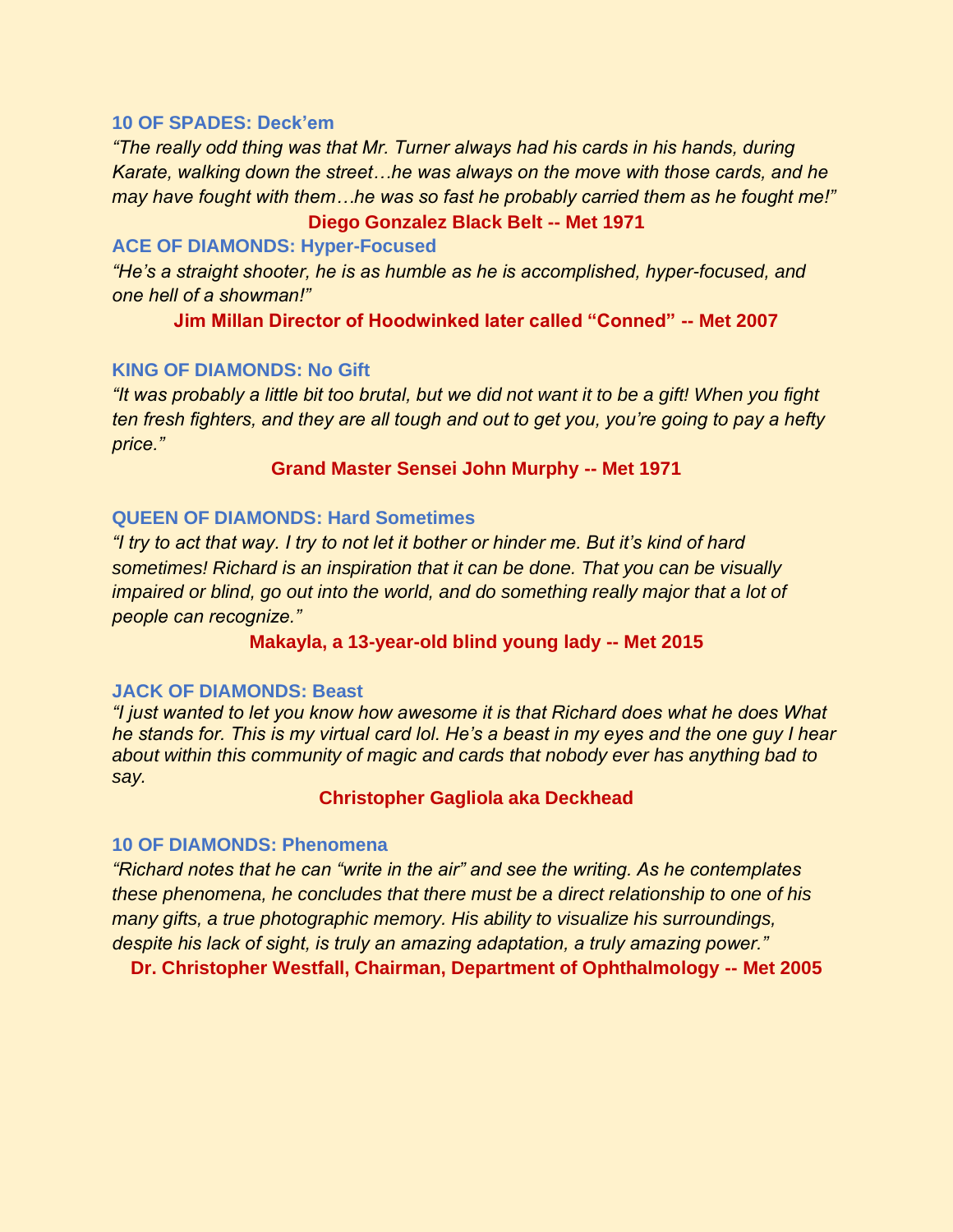#### **ACE OF CLUBS: No Breaks**

*"My Dad is the most disciplined person in the world! There's no one more disciplined than my Dad, he never takes a break, I don't see how he does it. Like his break is working out, which is kind of a break…But not really!"*

#### **Asa Spades Turner, Brilliant Son**

#### **KING OF CLUBS: Needed to Learn Something**

*"You're kidding right? Bottoms, middles, seconds etc. Did he cheat? Of course, he did, it would not have been fun otherwise. Oddly enough when real money was involved everyone left pretty much even by the end of the night. Unless, of course, someone needed to learn something."*

**Glen Hansen, Director /Actor -- Met 1972** 

#### **QUEEN OF CLUBS: Splits**

*"One time we went Ice-skating. He had previously sprained one of his ankles so was no good at ice-skating. He decided that he would have a little fun with this and so he would do the splits on the ice. People would skate by pointing and cringing because it appeared some poor guy accidentally did the splits on the ice. The kids' friends thought he was in terrible pain when in fact he was just being ornery."* 

**Lori Turner-Dragt, Genius Sister** 

#### **JACK OF CLUBS: Flustered**

*"Vernon suggested that Richard show everyone his latest card effect. Richard passed his deck of cards around the table to be shuffled by some of the greatest card magicians ever. When Richard was given back the deck, he began producing the four aces, one at a time, each using a different method. Richard got up to use the restroom. While he was gone, his deck of cards was passed around and examined, magicians shaking their heads from side to side. On the return flight Professor told me 'that was the highlight of the night watching all those top magicians flustered when they couldn't find any work on the cards.' I can never remember The Professor heaping so much praise on a performer as he did to his best friend, Richard Turner."* 

**Bill Bowers, Vernon's Traveling Friend -- Met 1976** 

#### **10 OF CLUBS: Dead Cut**

*"Richard strives for perfection. The sleights and moves that he takes on… he wants to do things better than anyone; if he does something he has to be the best. At a show in Vegas a number 1 to 52 was called out by a spectator, Richard instantly cut off that number of cards from the deck. Richard then responded, 'maybe you thought that was luck, so let's do it again with another number.' The spectator called out another number*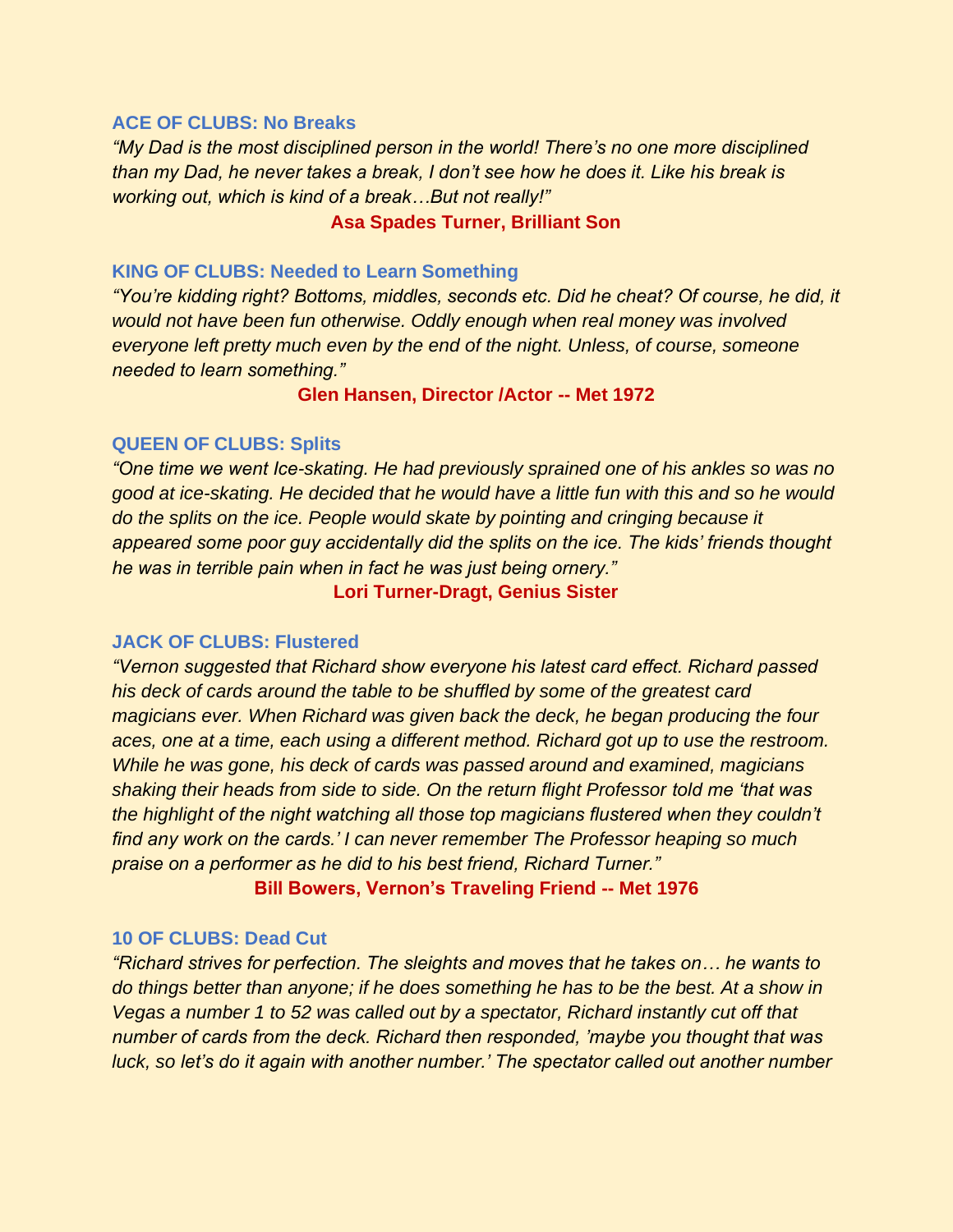*and Richard instantly did another dead cut to that exact number. I was wowed! So was the audience as I remember at the end of the performance he got a standing ovation."*  **Allan Ackerman, Magician -- Met 1976**

#### **ACE OF HEARTS: Qualified**

*"I began doing sleight of hand with cards 75 years ago when I was 8 years of age. I have seen literally hundreds if not thousands of card mechanics and magicians manipulate cards. Based upon my years of observation and my familiarity with both card magic and card cheating, I feel qualified to opine on the quality of what I see. You may quote me as follows: Richard Turner's masterful, magical, manipulation of playing cards is incomparable."*

**Tony Giorgio Card Mechanic, Played Bruno Tattaglia in Godfather Film -- Met 1975**

#### **KING OF HEARTS: Dazzled**

*"Richard, I was dazzled! A left-handed embrace!"*  **Rene Lavand 'A One-Armed Card Master' -- Met 2004**

#### **QUEEN OF HEARTS: Disciplined**

*"I was attracted to Rick's strength and his discipline. I tend to be a disciplined person by nature, and I immediately identified Rick as a disciplined person, and most importantly, a self-disciplined person.* 

**Kim Turner, Beautiful Wife of over Three Decades -- Met 1990**

#### **JACK OF HEARTS: Wowed Them**

*"I have to admit, I was jealous of how well he took care of himself. Well, truthfully I saw how my wife and the other women looked at Mr. Turner...they would say 'look at how fit he looks,' but really it was all about his looks, those muscles and how strong he was that wowed them! By the way, my wife still talks about it!"*

**Diego Gonzalez, Black Belt -- Met 1971**

#### **10 OF HEARTS: Incredible**

*Oh! Ah! No! Incredible! Oh!!!!!!!!!!!!!!! Thanks!* **Juan Tamariz, Magician – Met 1992**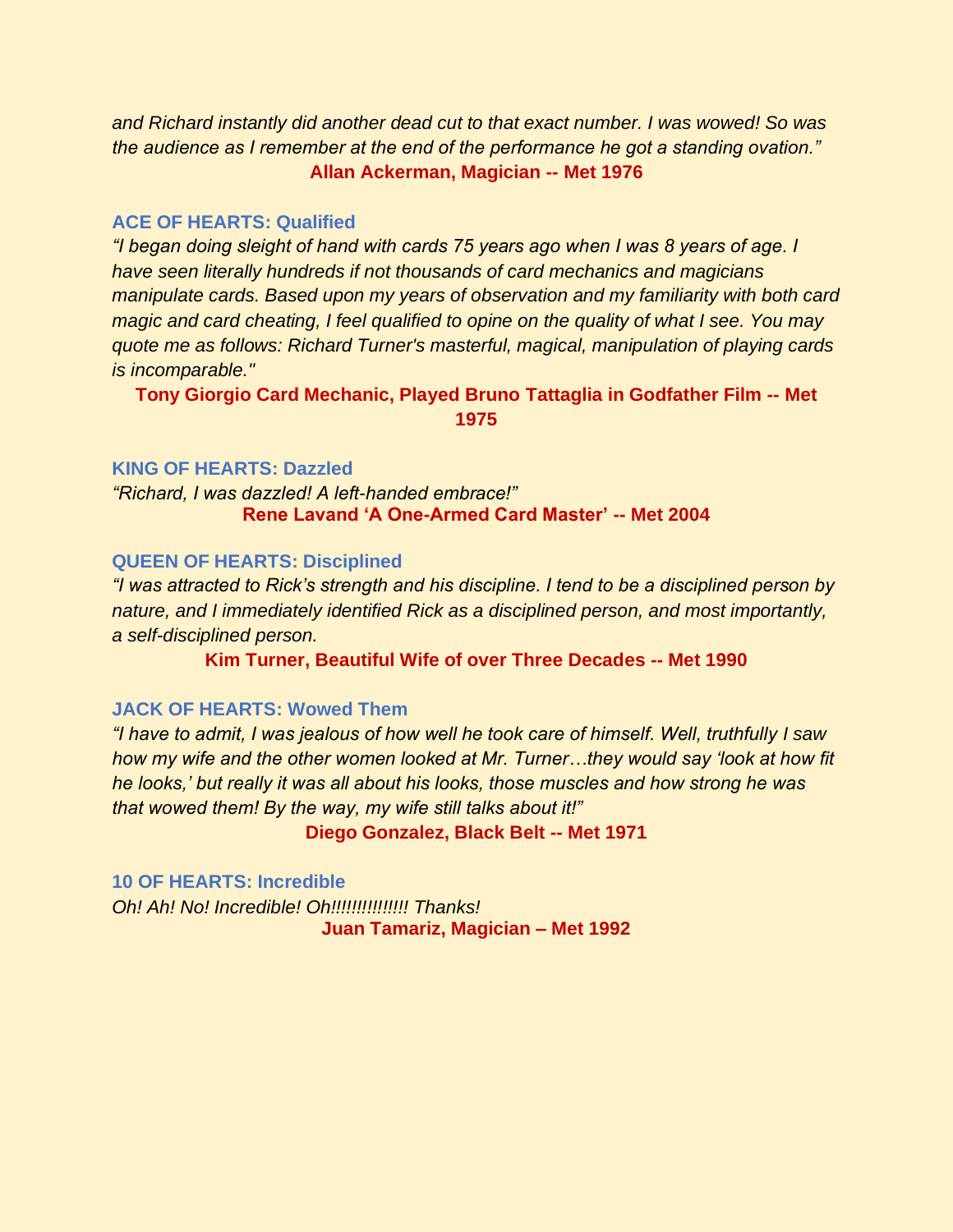# **FOURTH DECK OF ROYAL FLUSHES**

#### **ACE OF SPADES: Character Traits**

*"I was sitting with my co-producer on Hoodwinked, discussing Richard. As we discussed his character traits and then added his physical skill into the mix we decided that he was the closest we'd ever get to meet a superhero."*

#### **Mike Mills Producer of Hoodwinked & Conned -- Met 2006**

#### **KING OF SPADES: The Simplicity**

*"Ricky had cheated on the typing exams I used to give my students. The simplicity of his scam was the key to its effectiveness. I would allow them time to type warm up exercises before taking the exam. He would take this time to type slowly and accurately his "practice paragraph. Then after taking the timed test, he would switch papers and give me his practice sheet as his test sheet. It appears he was already developing his 'hand is faster than the eye' technique at an early age."* 

**Ed Brian, Magician VH Elementary Resource Teacher -- Met 1965** 

#### **QUEEN OF SPADES: Never Stops**

*"One of the most outstanding qualities that Rick has is that he is the most consistent and disciplined person that I've ever met in my life. He never stops exercising. I start and I stop but he never stops."* 

**Lori Turner-Dragt, Genius Sister** 

#### **JACK OF SPADES: Mentalist**

*"Sleight-of hand, when you are doing the type of work that Richard does, involves, a level of detail that is, microscopic."* 

#### **Max Maven -- Met 1979**

#### **10 OF SPADES: Shuffled**

*"Richard, you are just an unbelievable guy, with mega-amazing skillfulness. You have a very strong charisma. You are genuine and are able to combine true magic with elegant humor. Actually, you are the Real Card-shark that we (ordinary magicians) try, in vain, to imitate. Like our friend Rene' Lavand you are "one-of-a-kind" that nobody can beat in your field.* 

**Lennart Green, MD and Magician -- Met 2005**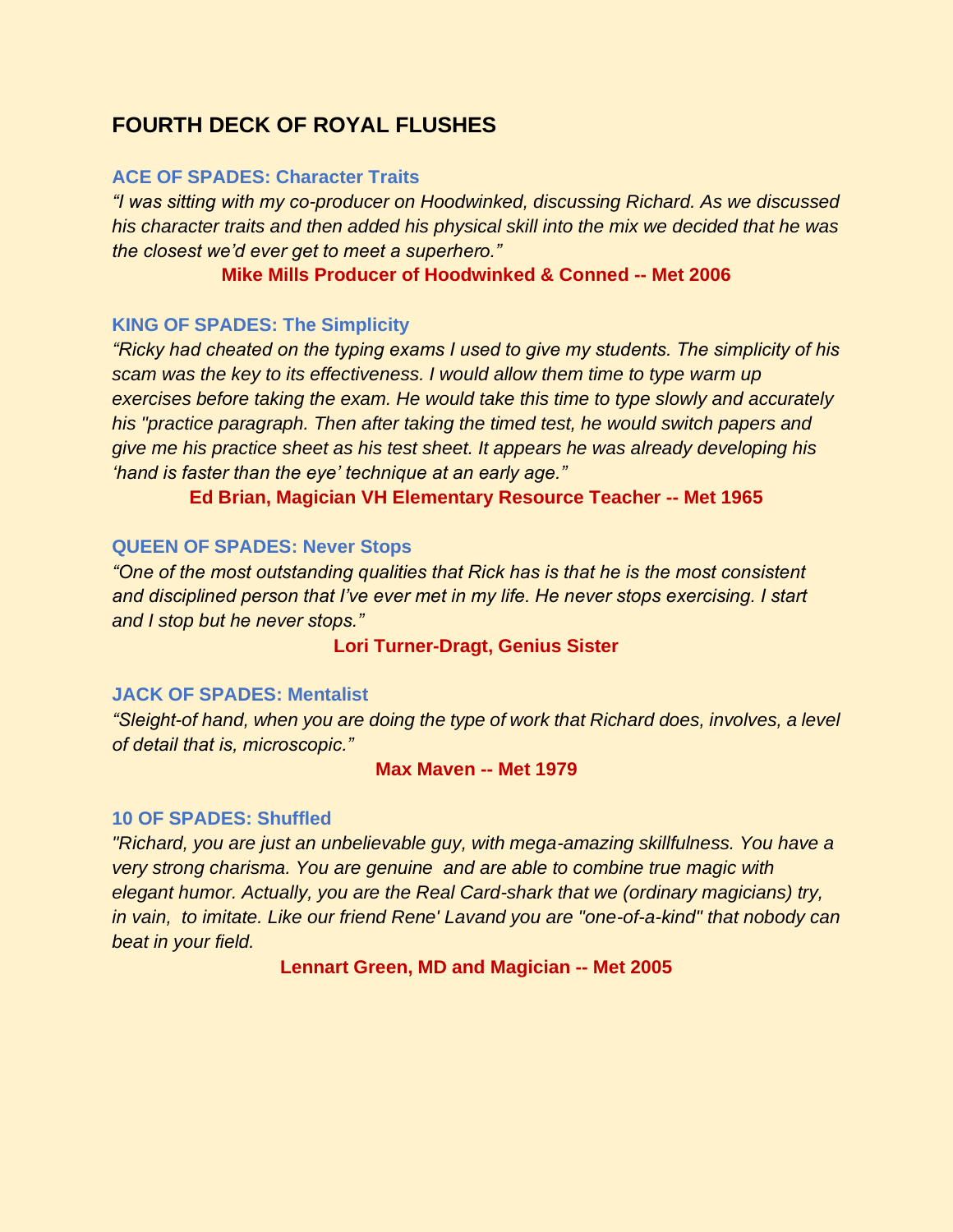#### **ACE OF DIAMONDS: Gambler's Moves**

*"What blows me away, when you list all the different gambler's moves, the second deal, push-through, perfect shuffles, most people have one good move that their known for…Richard spent his entire life mastering all the things at the top of the list!"*

**Steve Forte, Card Mechanic/Casino Protection Expert -- Met 1990**

#### **KING OF DIAMONDS: Bulldog**

*"Rick reminds me of the tenacity of a bulldog. Once he attacks a problem he doesn't give up until he has mastered the problem or has come up with an alternate solution for it. His acting was an example of this. He would rehearse and rehearse until he was satisfied with what he was doing on stage."*

**Steve Terrell, Writer-Director -- TV and film personality -- Met 1972**

#### **QUEEN OF DIAMONDS: Wife**

*Rick certainly has physical strength . . . you can see that from a distance with a quick glance. Rick's physical strength is appealing to my base nature. He really is focused! We work out together. Sometimes we are just in that same room, each doing our own workout, but at other times, we work out as a team. He is the most reliable workout partner I've ever had. He's tough. All of his exercises are done in either a deck or half deck count—no wimping out with doing ten or 15 repetitions. exhaustion guaranteed, results assured. And our time spent together…priceless!"* 

**Kim Turner, Beautiful Wife of over Three Decades -- Met 1990**

#### **JACK OF DIAMONDS: Role Model**

*"Considering that he has achieved his lofty long-time goals to become and actor; develop the muscular physique of Charlton Heston in Ben Hur; kick like Bruce Lee; and live on Jacks and Queens as he'd heard in the theme to Maverick as a boy, I think that Richard's only goal is to continue to be the man he is as a role model for his son Asa Spades.*

**Bruce Samboy, Government Gambling Regulator -- Met 2005**

#### **10 OF DIAMONDS: Bathroom**

*"It is absolutely fascinating how Richard manages every daily chores, going to a bathroom, eating in a restaurant, talking to people nearby, and on and on, as if he really was NOT blind…And, it's equally amazing that those around him did not catch on to his visual limitation, his acting like he can see is extremely impressive."* 

**Bob Arno, Pick-Pocket King Co-starred in Conned -- Met 2007**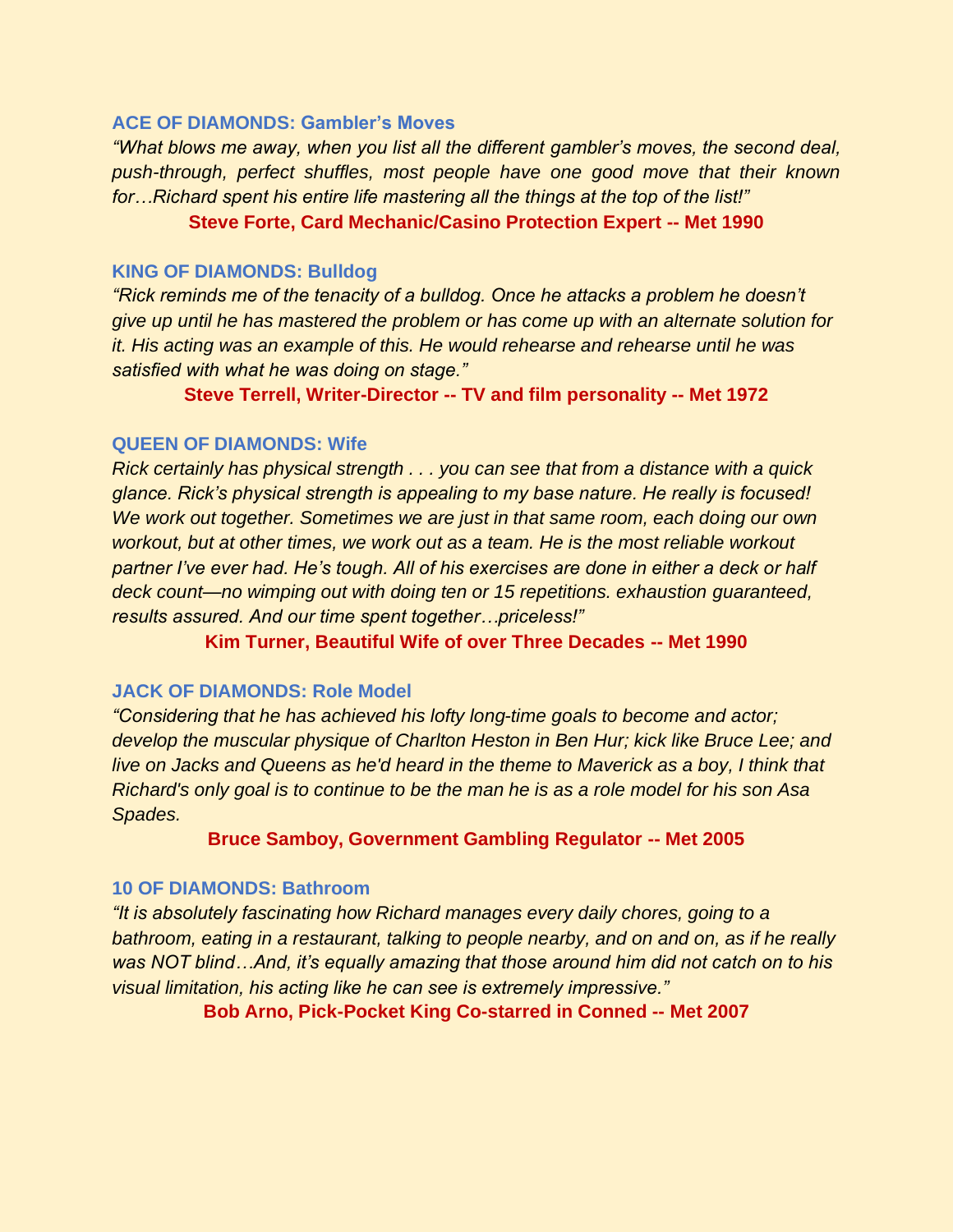#### **ACE OF CLUBS: Magician**

*To Richard Marlo Turner."* 

*Technicians as a rule are not usually good actors or entertainers. Richard Turner is all three.* 

**Ed Marlo, Magician -- Met 1976** 

#### **KING OF CLUBS: Creative Photos**

*"Richard had been working on his 'Crap Book' for a long time before I met him - creative photos of simple crap but we expanded this concept to include creative photos of road kill, as well. Besides, I was a better photographer than the blind guy!"*

#### **Russell Cedarburg, Actor-Musician -- Met 1974**

#### **QUEEN OF CLUBS: Stinky Feet**

*"We enjoyed poker as young kids and would often play each other for time rather than money. The person who lost paid their minutes giving the winner a foot or back rub. As Rick got better with the cards, I found myself always loosing and constantly having to give his stinky feet another massage!"*

#### **Lori Turner-Dragt, Genius Sister**

#### **JACK OF CLUBS: Casino Mechanic,**

*"I met Turner in the '70's when I was working as a Black Jack dealer at the Aladdin Hotel & Casino on The Strip. He already had some knowledge of the usual methods of dealing seconds and bottom deals. I demonstrated a method of dealing centers used in Black Jack to deal a card from the middle of the deck from a slug of either high or low cards…whatever the dealer's agent needed to make his hand a winner…when he knew that the top card or the second card would not make the hand. Turner took to it at once and he impressed me with his skill."*

**Marty Goldstein, Mechanic for the Aladdin -- Met 1976** 

#### **10 OF CLUBS: Miller's Crossing**

*"They call me eagle eye Charlie, Charlie sees everything Kid, I can't see it Kid, I can't see it!""* 

#### **Charlie Miller, Magician Mechanic -- Met 1981**

#### **ACE OF HEARTS: Legends**

*"Among gamblers, men like Richard Turner are as much feared as they are respected."*  **Jack Palance: Ripley's Believe It or Not -- Met 1984** 

*"I'll never play cards with you!"* **Actor Bob Hope -- Met 1993**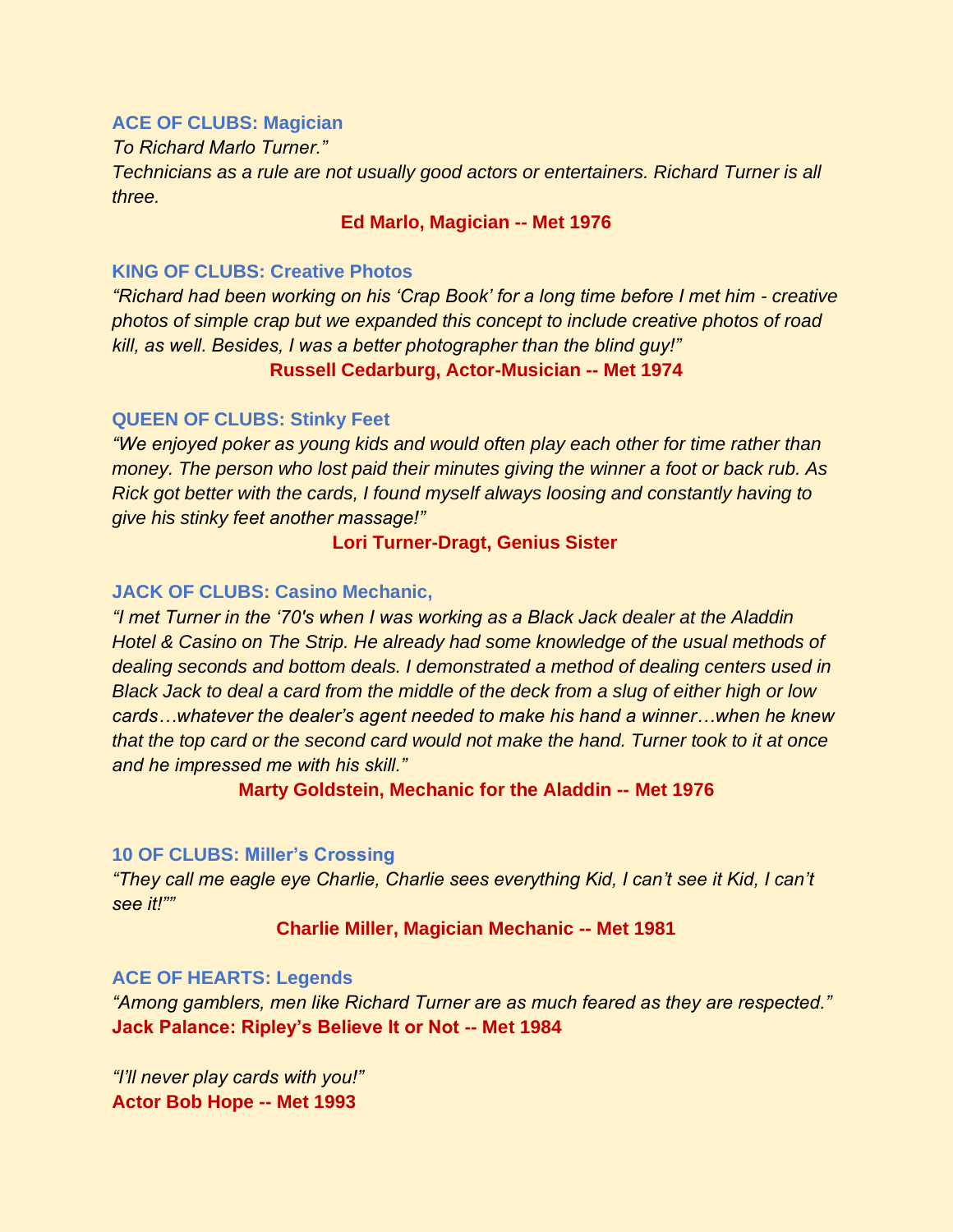*"You understand this card stuff Johnny! How's he doing it?"* **Gene Kelly, Actor -- Met 1984**

*"I don't know! But he's doing it beautifully!"* **Johnny Carson -- Met 1984** 

*"I know who my new poker partner is going to be!"* **Gregory Peck, Actor -- Met 1984** 

*"These are the true stars here - Mr. Cheat and Miss Guided."* **Secretary of State Colin Powell -- Met 1998** 

#### **KING OF HEARTS: Look Out Below**

*"I taught Rick his falls and trapeze skills…He helped me train the celebrities for the TV show Circus of the Stars. This just reveals Rick's fanatic personality. One night I checked to see how he was doing…He was asleep in bed, and he had a deck of cards on his chest…And he was shuffling them in his sleep!"* 

**Bobby Yerkes, stuntman, Actor -- Met 1972** 

#### **QUEEN OF HEARTS: First up First Eat**

*"The whole notion of women and children first gets tromped-on when Rick is ready to eat. Waiting in line is utterly out of the question! Rick will wiggle, squirm, and cajole his way to the front of the food line. Rick's epicurean dance of impatience to eat can sometimes be waylaid by a subtle thought or idea that creeps into his mind about the card technique that he just spent hours working on. When this occurs, the singleminded patience sinks back into place and he will resume the calm, humped, and slackjawed position at the card table. His food will turn cold waiting for him to return in perhaps a few minutes, most likely in a few hours."*

**Kim Turner, Beautiful Wife of over three Decades** 

#### **JACK OF HEARTS: Gold Seal Bikes**

*"I went through many decks before I found Richard's gold seal deck. The second I opened it I knew it would be my deck of cards I would always use. I could feel the love and passion behind those cards, and they spoke to me. So, I really just wanted to say thank you because something so small like that has really pushed further into magic and magic has truly changed my life for the better."* 

**Christopher Gagliola, aka Deckhead**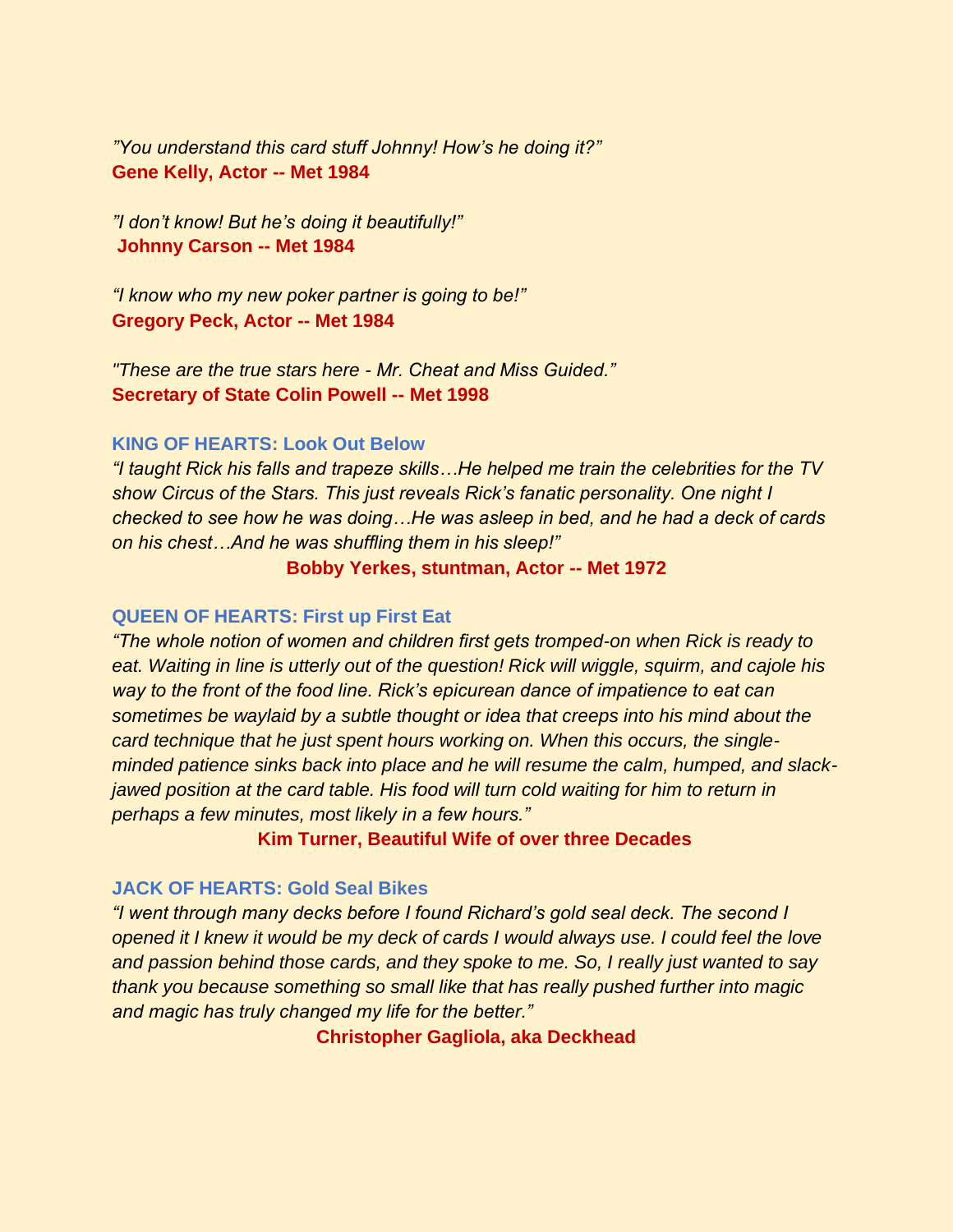#### **10 OF HEARTS: Magicians & Cardists**

*"Being that we are the only playing card company in the world that produces its own card stock and have built a reputation on how our cards feel in one's hand, we looked to Richard to help with this key attribute. We were not willing to sacrifice the feel of our cards in the hand as this is so critically important to Magicians, Cardists and how players interact with our playing cards.* 

**Michael Slaughter, President and CEO of US Playing Card Company -- Met 2018**

# **FIFTH DECK OF ROYAL FLUSHES**

#### **ACE OF SPADES: Twin Coats**

*"We were in Vegas playing Blackjack and I was whispering the cards to Rick as they were dealt while he kept the count, eventually we were kicked out. Master Turner suggested we disguise ourselves by switching coats, then return to the tables. We switched and I had to laugh as we both had on the exact "American Black Belt Academy" coat."*

#### **Master Gene Holtman Black Belt -- Met 1984**

## **KING OF SPADES: Shuffled**

*"While traveling we all stayed in a hotel together, and when Rick laid down on the bed to go to sleep he had a deck of cards in each hand, and he was shuffling the cards while listening to the TV. Then, as he drifted off to sleep, his hands stopped moving. The next morning…this is exactly what happened…His hands started shuffling the cards again…before his eyes opened up!"*

**Master John Douglas, Black Belt -- Met 1971**

#### **QUEEN OF SPADES: Hippy**

*"How about simple table manners? We had to encourage him to do little things like not holding the saltshaker way up in the air so he could see the salt falling, or not to lick the drips off the catchup bottle top before passing it!"*

#### **Bernelle Hansen, Stage Manager-Actress -- Met 1972**

#### **JACK OF SPADES: Hold'em**

*"It was like a big poker bluff, in order to win, you have to know when to hold them and know when to fold them as the saying goes. And folding sometimes is part of the strategy to get your opponent off guard, not necessarily to win in the short term. Richard understands the psychology of the game and is in it for the long term, yet he also is willing to walk away on the short term in order to win in the long term."*

**Banachek, Co-Starred in Conned -- Met 2007**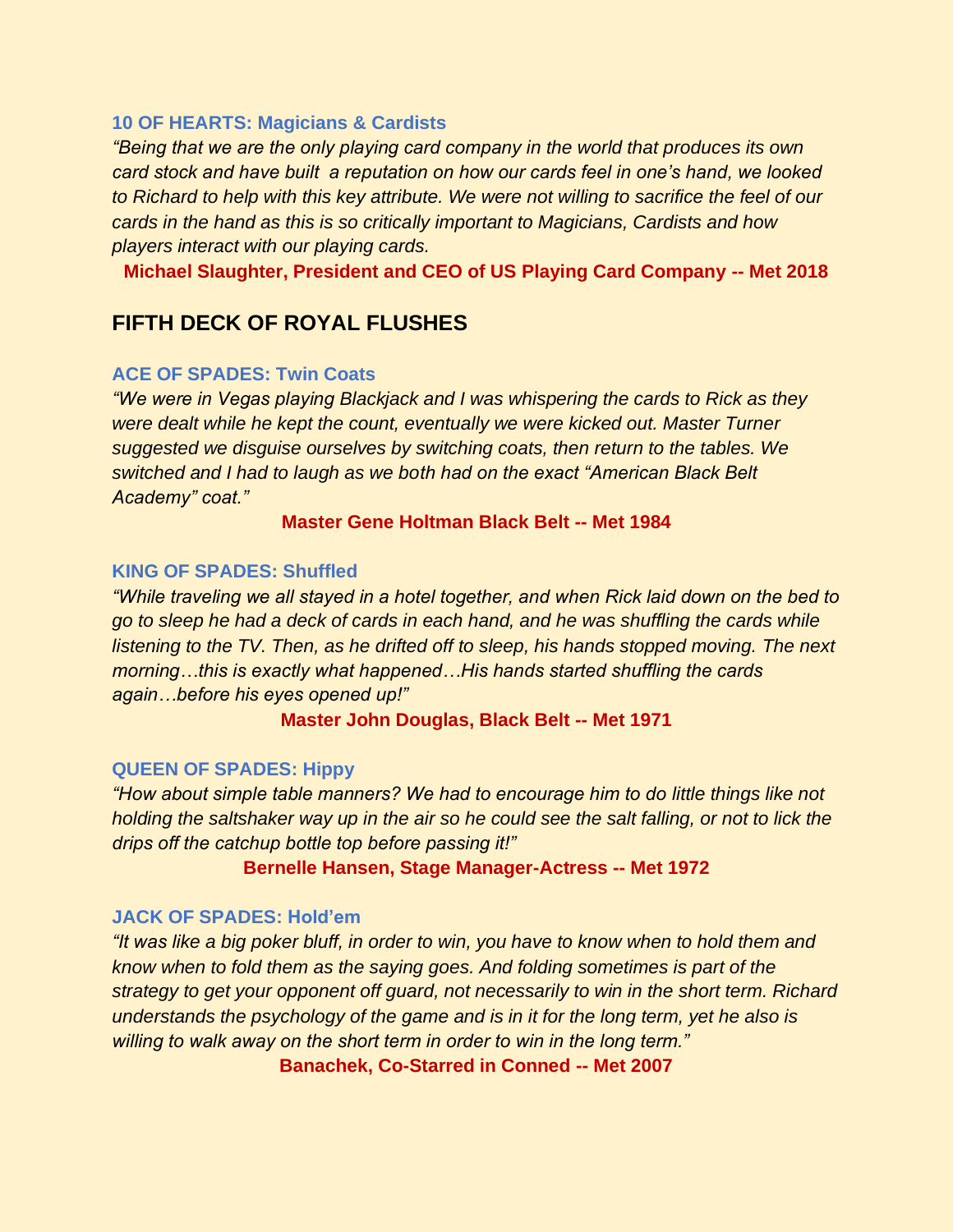#### **10 OF SPADES: One More Rep**

*"I've been working-out for over twenty years and have been completely wiped-out after a workout on hundreds of occasions. Richard's workout is right up there with the most grueling I've ever experienced."*

#### **Jason England, Magician, Mechanic -- Met 2004**

#### **ACE OF DIAMONDS: Strip the Deck**

*"Richard performs moves that I have never seen another cardman perform well…moves that are off-the-scale in terms of degree of difficulty…and he does them flawlessly! For example, how many cardmen have you seen do a false shuffle with a strip-out…All with only one hand?"*

**Steve Forte, Card Mechanic/Casino Protection Expert -- Met 1990**

#### **KING OF DIAMONDS – Pain is just something that Hurts**

*"Mr. Turner hits so hard and fights so strong and fast that I was the one that had to watch for myself. The other karate fighters say the same thing as I experienced: he hits hard!"* 

**Diego Gonzalez, Black Belt -- Met 1971**

#### **QUEEN OF DIAMONDS: Hippy**

*"I didn't know quite how to take Rick…he was a bit…uh… strange."* **Kerry Meads, Writer, Actress -- Met 1975**

#### **JACK OF DIAMONDS: Excuses**

*"Richard taught me that words such as, 'Count Your Blessings' shouldn't be empty clichés, and that there's never any reason for making excuses. I'm reminded of the old adage, 'The person who really wants to do something finds a way; others find excuses.' For most of us, these words - and many more with similar messages - only hit home after you meet someone extraordinary like Richard Turner."*

**Steve Forte, Card Mechanic/Casino Protection Expert -- Met 1990**

#### **10 OF DIAMONDS: Pasteboard Warrior**

"*I personally think your accomplishments with the martial arts is far more incredible than your skill with the pasteboards (which is by far the best)."*

**Sal Piacente, Card Mechanic/Casino Protection Expert -- Met 2006**

#### **ACE OF CLUBS: Give a Blind Guy a Gun**

*"Having been a SWAT Team Leader for a number of years I was well-versed in the handling of a variety of firearms and supervised the SWAT Team firearm qualification shoots but, teach a blind man to shoot a handgun? As it turned out he was an excellent*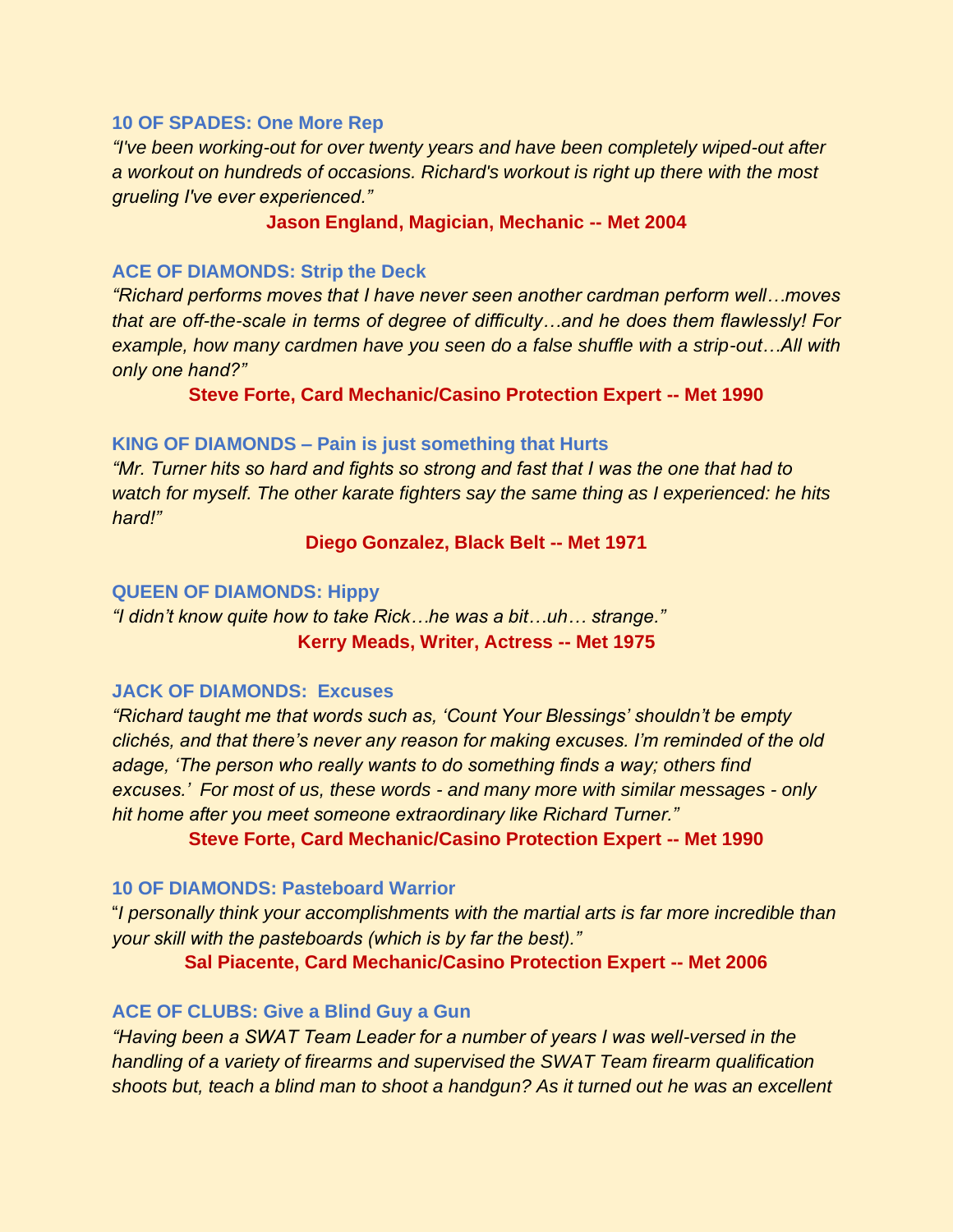*student and displayed no pre-conceived notion of how to proceed. He listened and followed my instructions. I would throw a rock at a target and from that he learned to handle a firearm safely, which was my primary goal, and to hit a target following sounds, which was his goal."*

**Commander Chuck Curtis, Took Down 4 Serial Murderers -- Met 1972** 

#### **KING OF CLUBS: Killed the Counter**

*"I was in the sound booth with the director watching when Rick was put in as a ringer on a TV show watching him clean the clock of some 'card counter' name "Singer."*

#### **Master John Douglas -- Met 1971**

#### **QUEEN OF CLUBS: Stubborn**

*"I have been helping my brother learn his talking computer and his iPhone. He wears people out with things he can do for himself, and I think he realizes that. Now that he's letting the blindness topic come up, he's a lot happier, but he's still so stubborn, you almost have to force him to do it!"*

### **Lori Turner-Dragt, Genius Sister**

### **JACK OF CLUBS: Weight 168**

*"Mr. Turner has the karate work ethic of a champion. He attempts to perfect every technique! Pound for pound he is extremely strong. I once saw him free-weight curl 175 pounds, which was more than his body weight."*

#### **Roy Kurban, Senior Grand Master Black Belt -- Met 1984**

#### **10 OF CLUBS: Fist & Foot**

*"Character, passion and razor-sharp attention to detail. Richard was also extremely kind and generous with his knowledge. Guarded about his secrets but keen to share his experience, Richard has always been an honest and true friend, never slow to offer support or constructive criticism. He's a terrific performer too. Even without his remarkable skills, he could still bring an audience to their feet. He is also a very warm and gentle person…as long as you're not in hand-to-hand combat with him."* 

**R. Paul Wilson, Magician, Card Mechanic -- Met 1993**

# **ACE OF HEARTS: Made of Clay**

*"I was dealing bottoms for a man who couldn't see. As I dealt, he moved his fingers between mine, sliding his hands around my hand, the way a mechanic feels his way around the darker corners of an engine. 'There's too much tension in your dealing hand,' he began. 'Ease up a bit. Also, move your left-hand half as far for each deal.' Turner was seeing my hands with his hands, and he began to contort my fingers around the deck, adjusting my grip. It was remarkable. I just stood still, allowing him to mold my*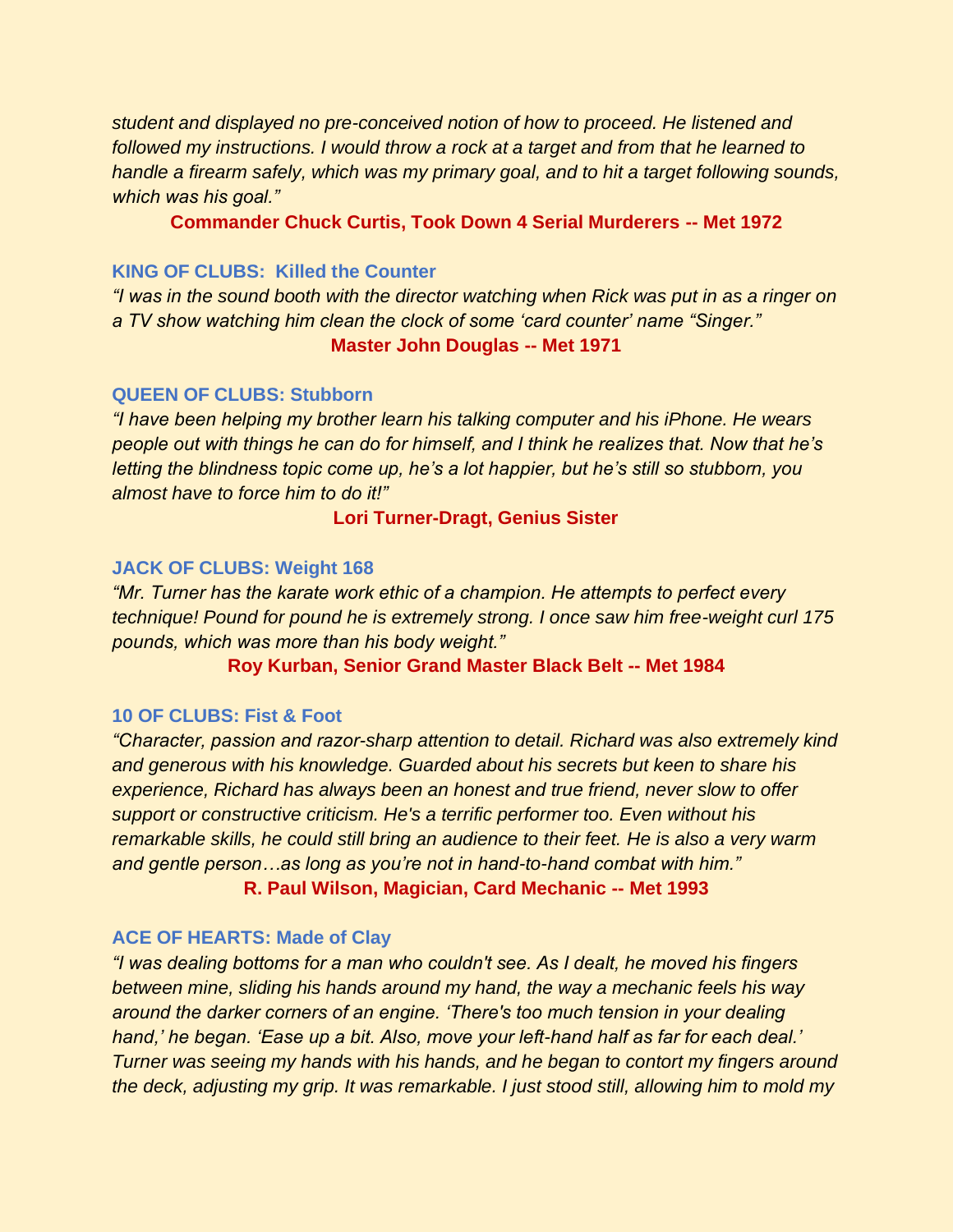*fingers like my hands were made of clay. 'There,' he said, 'try it now.' Again, I dealt cards from the bottom with my hands. It felt a little easier--a little less friction. 'See?' he said. 'Much better.' I smiled widely but said nothing, and he smiled back at me. It was as if he could sense that too."*

#### **Joshua Jay, Magician/Author -- Met 2005**

#### **KING OF HEARTS: Proficiency**

*"Richard came over to my apartment to visit Fred Robinson and they had a get together, that was relished by both. What a pair! Without any doubt, both execute seconds, bottoms, and middles better than anyone in the world. Their proficiency can only be attained, not by hours, or weeks, or months, but years of dedicated application, and especially, striving and persistence."*

**Dai Vernon: "The Vernon Touch" Genii Magazine -- Met 1975**

#### **QUEEN OF HEARTS: Ouch!**

*"The fact that Rick had been labeled 'legally blind' was cause for us to cringe when he would amazingly avoid injury despite his disability. When he would come back from some of his fights to earn his belts, he often sported a black eye or some other physical evidence that it had been a rough bout. It seemed that the fights were so horrendous that his life was always at stake."* 

**Bernelle Hansen, Stage Manager, Actress -- Met 1972**

#### **JACK OF HEARTS: Daredevil**

*"Considering his life as a daredevil, it would appear that he fears nothing in life, although I suspect that his recent troubles with his ravaged hands scared him into thinking that maybe his days as an entertainer could be over. Working as hard to rehabilitate himself after several surgeries on his hands as he has at any sleight of hand manipulation, he amazed his doctor by returning to the stage so quickly. He has inspired me to examine things more closely from a different perspective using senses other than sight."*

**Bruce Samboy, Government Gambling Regulator -- Met 2005**

#### **10 OF HEARTS: Time Together**

*Starting in 2002 for two weeks during the summer my Dad was asked to teach a class on cards and his board games at a private boy's military school founded in 1885 called The San Antonio Academy. The students came from all around the world including as far away as China. They brought in interesting people like one of the original foundercartoonist for Rocky and Bullwinkle, chess masters, and the hilarious paleontologist Dinosaur George along with various martial artists and other miscellaneous instructors. My Dad thought it would be a great way for father and son to spend time together during*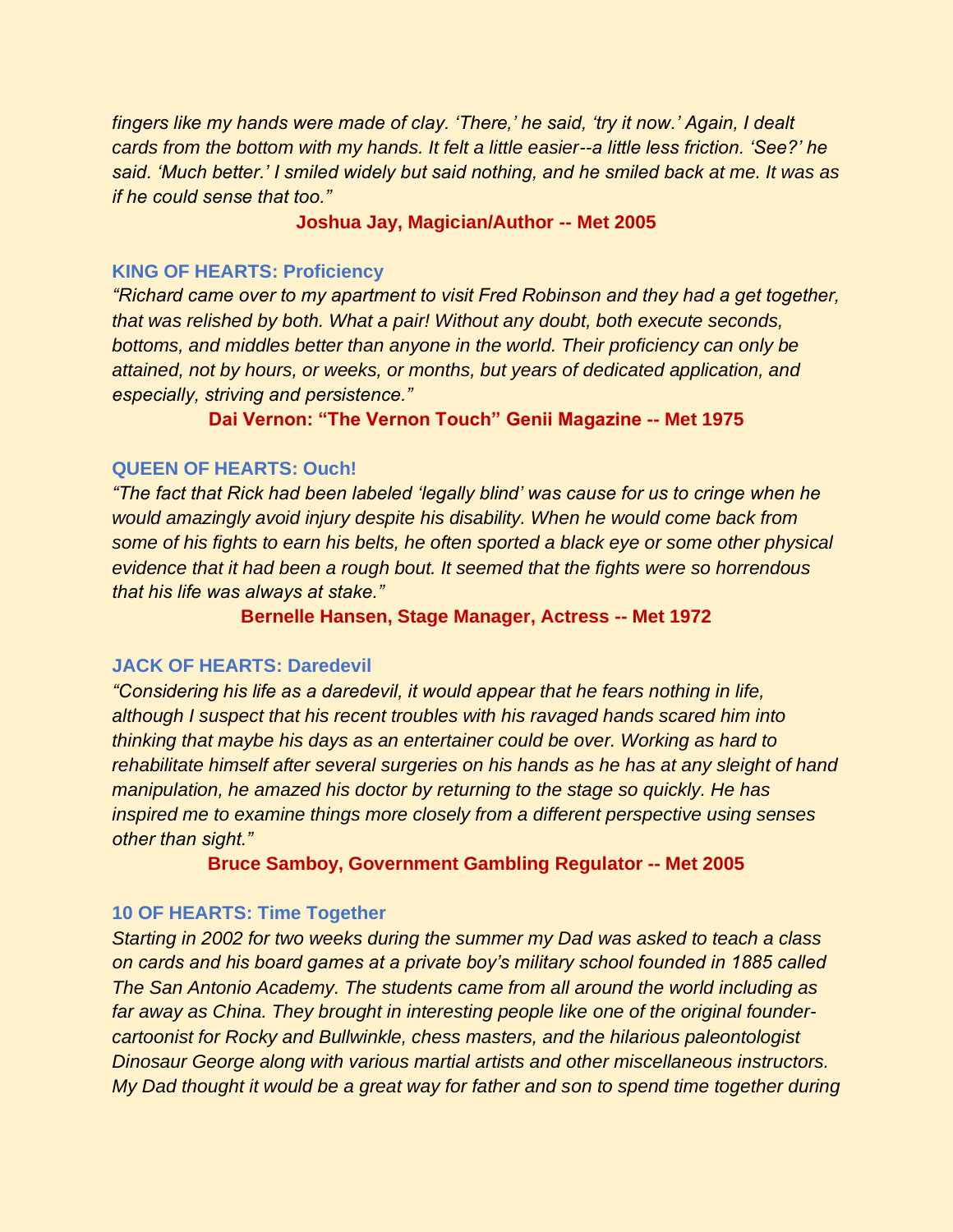*the summer so he told them yes as long as his son could help him teach the class. So, at seven-years-old I now had my second job.* 

**Asa Spades Turner, Brilliant Son** 

# **SIXTH DECK OF ROYAL FLUSHES**

#### **ACE OF SPADES: Lightning**

*"Richard is second to none when it comes to gambling demonstrations with cards. He deals seconds, centers and bottoms equally well and runs up cards with lightning speed."*

#### **David Malek, Mechanic Magician -- Met 2008**

#### **KING OF SPADES: Tacos**

*"One night after karate class, Sensei Murphy and Rosemary invited Mr. Turner and me to eat carne asada street tacos in Tijuana. Back then, in 1972, tacos were inexpensive and normal people would eat three of four tacos. But not Mr. Turner, he had to go the extra mile and eat eighteen tacos…Yes, eighteen tacos! I had no idea how they fit in his stomach, but they did.* 

#### **Diego Gonzalez, Black Belt -- Met 1971**

#### **QUEEN OF SPADES: Smarter**

*"I think my brother is resistant because he still has that mind-set that it's a weakness. Up to a few years ago, I faked it, too. I didn't use a cane and I was always embarrassed when I would go around people, I hid my blindness... Finally, I decided I didn't care if I was embarrassed anymore, I checked myself into the school for the blind, and now using a cane, a seeing-eye dog and acknowledging my blindness became the most invigorating thing in my life, as it set me free."* 

**Lori Turner-Dragt, Genius Sister**

#### **JACK OF SPADES: Perplexed**

*"One evening before the performance, Richard asked if I would set up the two decks he was going to use that night. Ah ha! I thought. At last, I will be privy to the real work he is doing. But what he asked me to do was so simple: all he wanted me to do was put the deck back in new deck order, and it perplexed me even more when I watched him purvey this joyously evil act that night. Damn you, Richard Turner, damn you!"* **Todd Robins, Co-Starred in Conned -- Met 2007**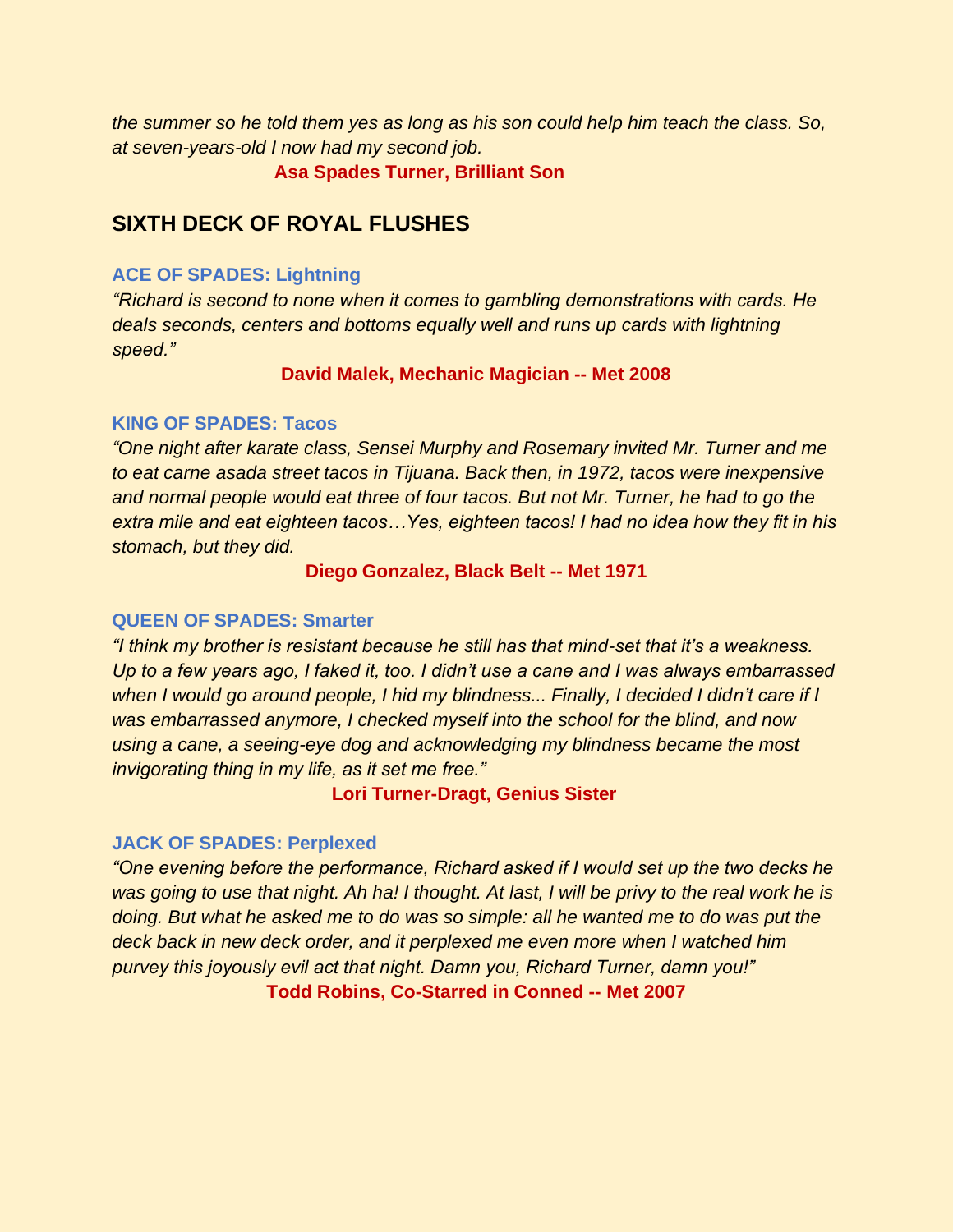#### **10 OF SPADES: Wrong**

*"The world's best cardmen practice the moves until they do them right. Richard practices the moves until he can't do them wrong."*

**Bruce Samboy, Government Gambling Regulator -- Met 2005**

#### **ACE OF DIAMONDS: Perspirational**

*"I think of you often in my life. For me, you're one of those inspirational heroes that you can never come close to equaling but can always strive to be more like, and I do."* 

**Adam Cheyer, Tech Entrepreneur Creator of SIRI & Magician -- Met 2017**

#### **KING OF DIAMONDS: Hits Them**

*"Several times, sitting in his audience…about half way through the show it hits them out of the blue…This guy can't see! It's almost like there's not enough time in his life to have gotten as good as he is."*

#### **Jason England, Magician, Card Mechanic -- Met 2004**

#### **QUEEN OF DIAMONDS: Weakness**

*"I remember when we were first married and other people telling him, 'you need to learn braille,' and Rick would say, 'I'm not going to learn braille, that's for blind people.' Or they would say, 'You need to get a cane.' Rick would say, 'I'm not carrying a cane!' It was a weakness, and it was a weakness he was not going to admit too."*

**Kim Turner, Beautiful Wife of over three Decades -- Met 1990**

#### **JACK OF DIAMONDS: False Deals**

*"Your deals rank with the best I have seen over the years—and I have seen many!"* **Herb Zarrow, Inventor of the Zarrow Shuffle -- Met 1978**

#### **10 OF DIAMONDS: High Stakes**

*"Tony Giorgio pulled Richard aside, and I overheard their conversation. 'Richard, we could have the perfect scam, with your touch and your "twos," we could put together a crew of three. I will tell them that you can't see, but that you like to play high-stakes Hold'em, so I will have to sit next to you and read your cards to you. Then, you deal good cards to our third agent.'"*

**Doug Gorman, PHD, USAF Lt. Colonel-Retired, Magician -- Met 1998**

#### **ACE OF CLUBS: Knife Thrower**

*"There are no words to tell you how impressed I am with you. You're a wonder, talented person with a gift not equaled by anyone else."* 

**David Adamovich, aka The Great Throwdini Holding 44 World Records -- Met 2015**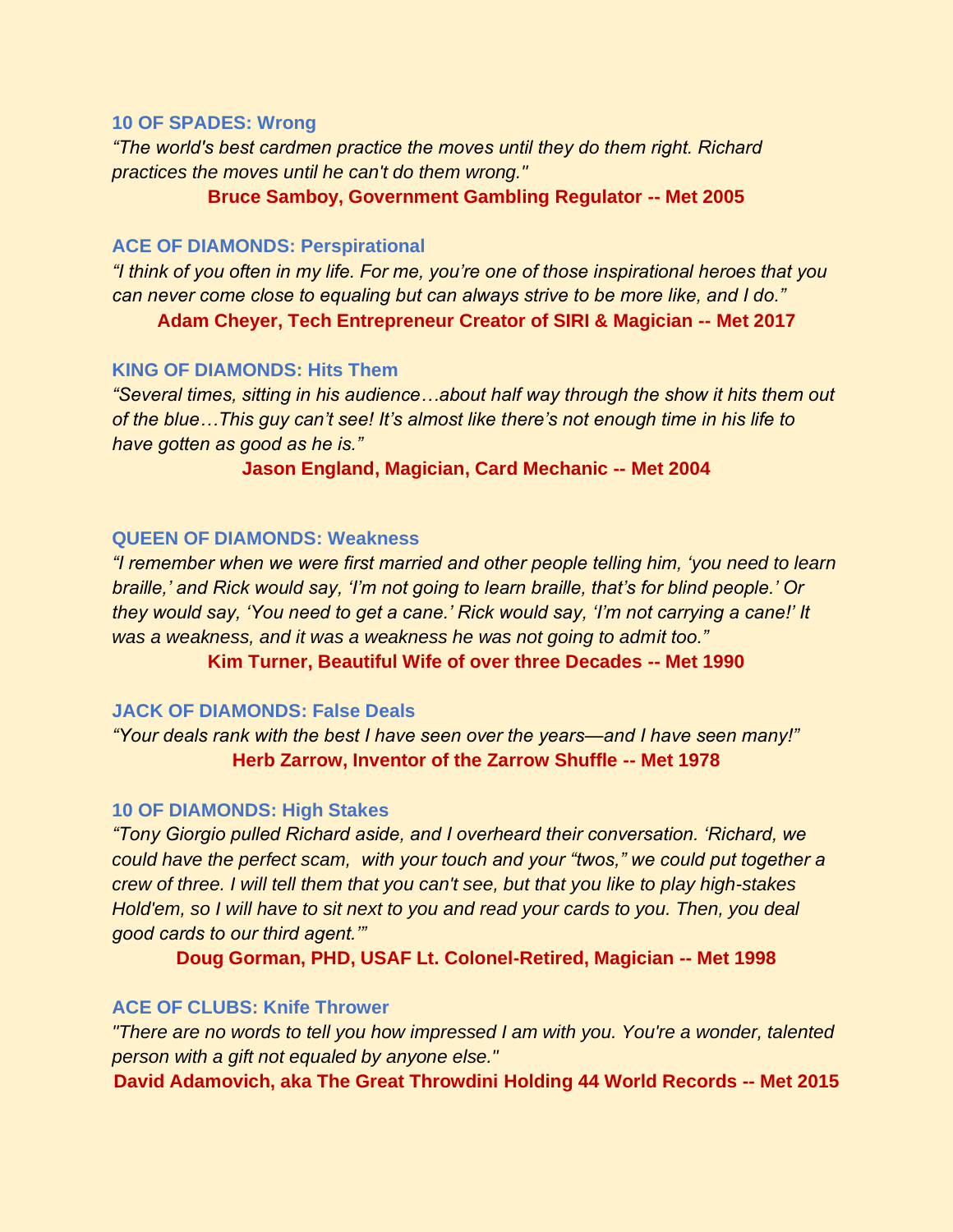#### **KING OF CLUBS: Freak**

*"If you ask me, Richard is a freak. Now, you know I mean that as a compliment. The freak-act in the sideshow was one that surprised the hell out of the audience. On first blush, they seemed to be deficient in some capacity but, soon the audience would come to realize that they were in the presence of someone extraordinary."* 

#### **Todd Robins, Co-starred in Conned -- Met 2007**

#### **QUEEN OF CLUBS: Must confront**

*"It is not easy for Rick to put himself out there and to be more open about his life, I just try to encourage him, and remind him, that you cannot conquer what you are not willing to confront."*

**Kim Turner, Beautiful Wife of over three Decades -- Met 1990**

#### **JACK OF CLUBS: Crazy**

*"He's on the crazy end of obsessive compulsive."* **Armando Lucero, Magician -- Met 1974**

#### **10 OF CLUBS: Real Work**

*"Richard dealt the "real work" flawlessly and better than the fella who taught me years back in Detroit…Actually, better than anyone I've ever seen. All of Richard's work was undetectable and without Tells."*

**George Joseph, Card Mechanic, Casino Protection Expert -- Met 1978**

#### **ACE OF HEARTS: Emptiness**

*"Many entertainers may have amazing talent, they may have spent decades perfecting their art and craft, about half an inch under the surface there is emptiness, loneliness and a powerful sense of failure. This is assuaged only momentarily by applause, the fading kudos of their peers and stiff shots of Jim Beam. But this is not Richard."* **Coleman Luck, TV Writer, Executive Producer -- Met 2005**

#### **KING OF HEARTS: Hippy**

*"In 1972 we just made the migration from Minnesota to California looking for actors for the troupe, and Rick was the first person we met. What I thought about Rick was mostly sad or dramatic. He would tell us that one of his friends died from an overdose each time we returned from tour."*

**Lynn Hansen, Actor -- Met 1972**

#### **QUEEN OF HEARTS: Influence**

*it is 2:10 AM I better go to bed now Love you and thanks for the great relaxing vacation. I have really enjoyed you and your lovely family. You are a wonderful dad and*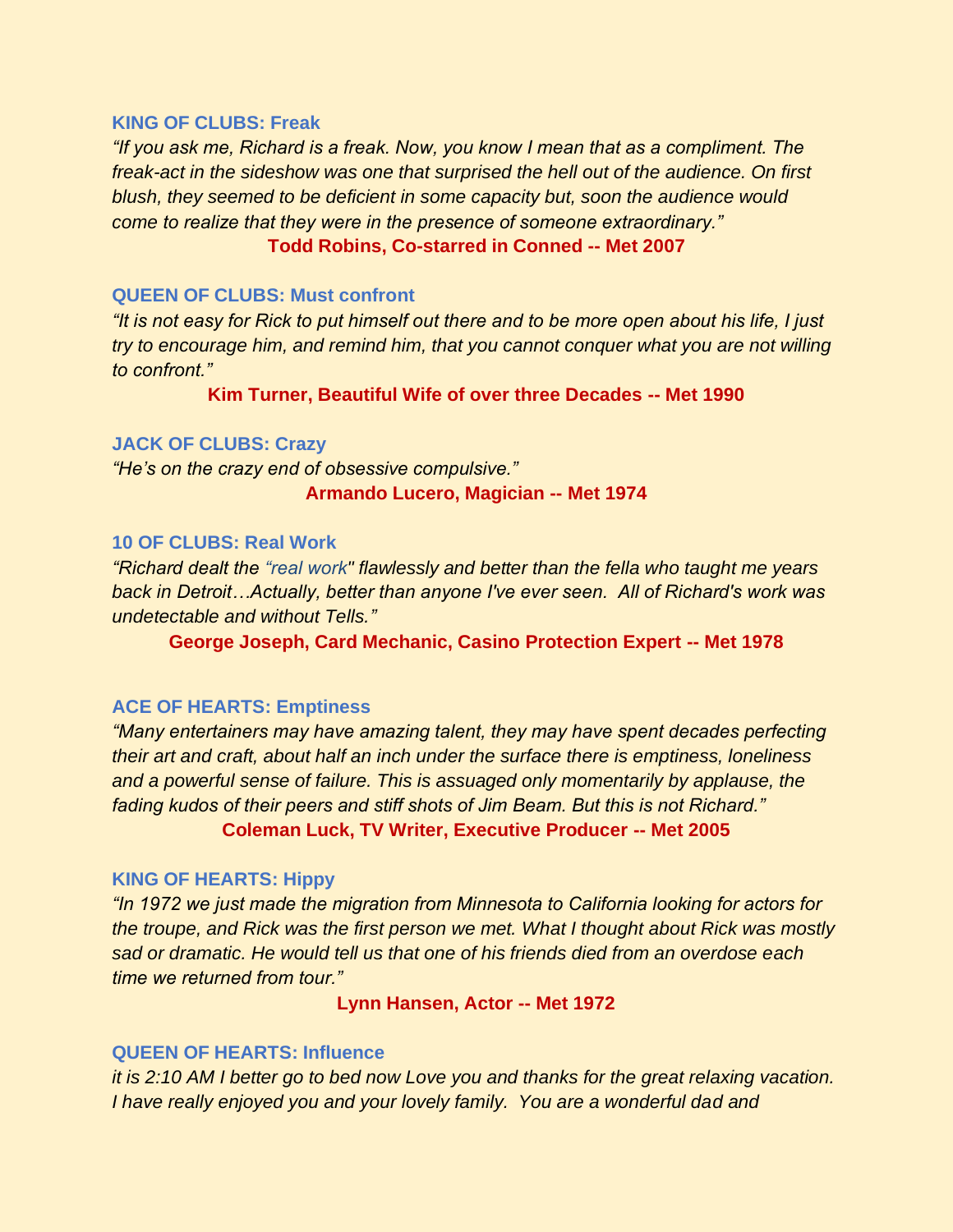*husband. "Thank you Lord for giving me a wonderful brother, I love him so much." The three most important men in my life are Dad Gerrit & you Rick, but the man that has had the most spiritual influence in my life is you Rick and will forever be grateful for being my life long spiritual mentor and brother in the lord. I so deeply appreciate what you did for me and will always do things for you, Kim, and Asa. that will come from their sister in the Lord."* 

# **Lori Turner-Dragt, Genius Sister**

### **JACK OF HEARTS: A Little Mayhem**

*"The feeling that though he is blind he would somehow see me coming if I wished to inflict mayhem upon him. That's just spooky!"* 

### **Todd Robins, Co-starred in Conned -- Met 2007**

### **10 OF HEARTS: Sucker-Punch**

*"Mr. Turner can be very dangerous if you get too close! When we spar at half speed, Mr. Turner is infamous for sucker-punching you if he has a chance. His half speed seems to get faster the closer you get to him. I would think to myself, 'Don't let him punch you because it will hurt big-time!' There is definitely some trust lacking on my part in those situations."*

**Sean Murphy Black Belt -- Met 1971** 

# **SEVENTH DECK OF ROYAL FLUSHES**

#### **ACE OF SPADES: Japanese TV Special**

*"Upon watching countless magicians perform, I have no doubt that Richard Turner is the best…I have consulted with, and every other magicians agree with me…He does things nobody else can do…I have no clue how it is done…what this man does is so difficult that no one else can do it nor can it be replicated."* 

**Mr. Maric Japanese TBS TV Mini Series -- Met 2018** 

#### **KING OF SPADES: Beets the Green Ones**

*"We were eating supper at our house one night, and he described what he was seeing, that a few yards away all he could see was squirming purple worms."* **Lynn Hansen -- Actor Met 1972** 

#### **QUEEN OF SPADES: Rattlesnake**

*"My husband always practices with his cards; it makes that little rattlesnake sound as the cards cascade together. He does it at church, in the car, the grocery store, when we are lying in bed, when he's thinking, while working out, I've never been in an*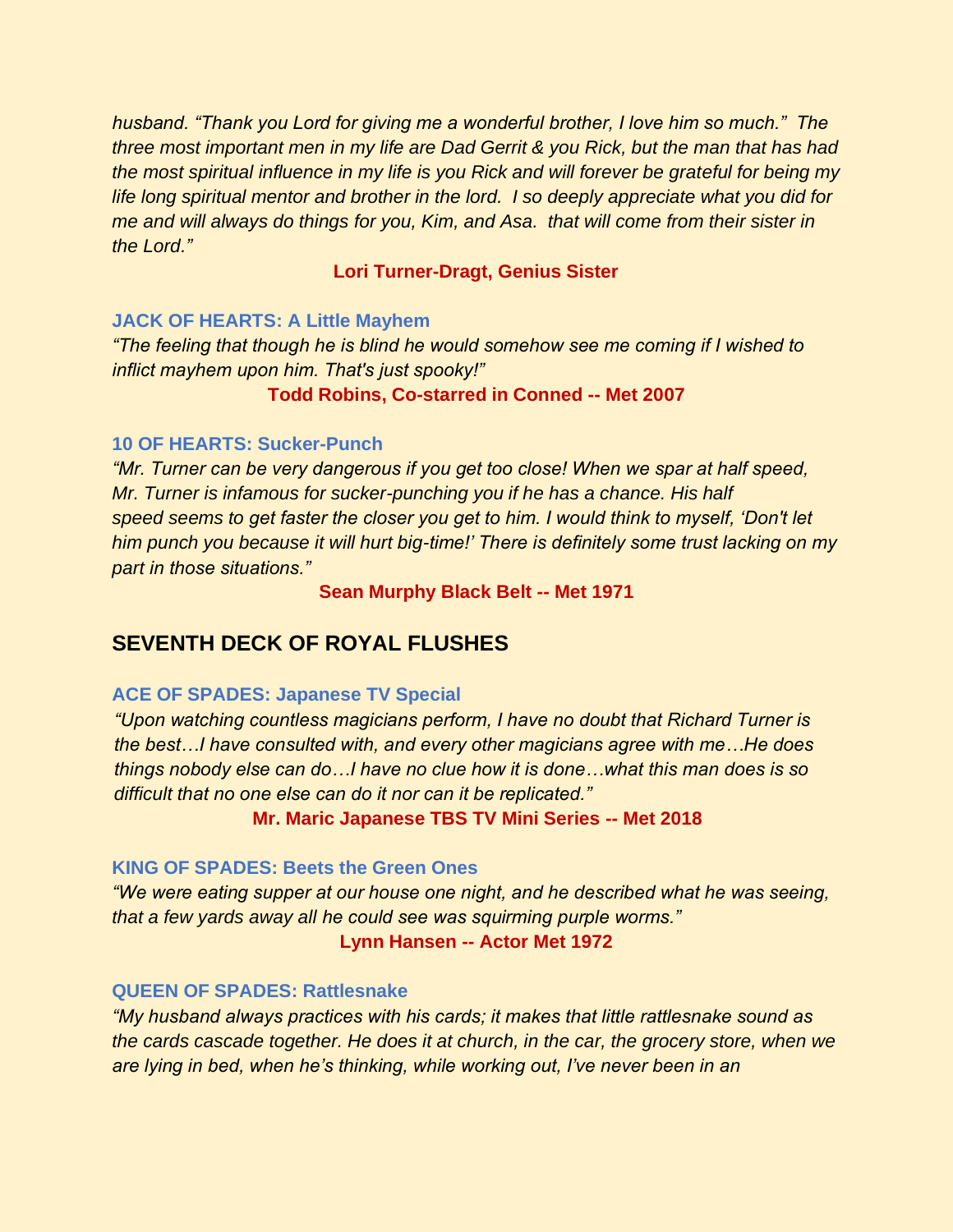*environment, except in the pool, no, no, when we first met, we went to the Jacuzzi, he took his cards there as well."*

**Kim Turner, Beautiful Wife of over three Decades -- Met 1990** 

#### **JACK OF SPADES: Lived to 103**

*"Tammy and I often reminisce about the visitors we have had on board our boat The Magic Castle as we sailed around the world. Richard had a deck of cards in his hand one day at the table. In amazement I asked him, 'do you sleep with a deck of cards in your hand?' He said he did. He also told me he would not trade his ability with the cards*  for the return of his vision. Richard is the best in the world with cards. He is their *Master!"*

**John Calvert, Movie Star, Magician -- Met 1987** 

#### **10 OF SPADES: Limited**

*"My Dad lived his entire life trying not to be like a blind person, so he doesn't want to admit that he actually is. For years I have helped my Dad teach the card magic class at the San Antonio Academy. I noticed he never told the kids that he couldn't see them, nor did he hide it. It was only through the course of the week that the kids would clue into the fact their teacher could not see. My Dad did not talk about his vision nor hide it. If he could tell a card was face up in the facedown deck he would simply ask one of the students to make sure all the cards were facedown. Other times he might ask one of his helpers to pull out particular cards for him. It was from these casual actions that the students would clue into the fact that their teacher could not see. Once they figured it out, since my Dad never acted like he was limited in any way they also never acted like their teacher had any kind of disability. One of the most telling moments came when an eight-year-old girl from China said to my Dad, 'Mister Turner, you invented all these games, you have been on TV, you can do all these amazing card tricks, and you're blind? That is so cool!!! When I grow up I want to be just like you!'"*

**Asa Spades Turner, Brilliant Son** 

#### **ACE OF DIAMONDS: Card Mechanic – Magician**

*"I've been a little overweight most of my adult life, and if I only had six months to live, I'd move in with Richard - his work-out regimen is famous, or should I say, infamous?"* **R. Paul Wilson -- Met 1993**

#### **KING OF DIAMONDS: Spy**

*"I think that Richard would enjoy the idea of being a spy…It is as close as you can get being a con man without breaking laws…In fact I would not be surprised if he actually was a government spy."*

**Banachek, Mentalist -- Met 2007**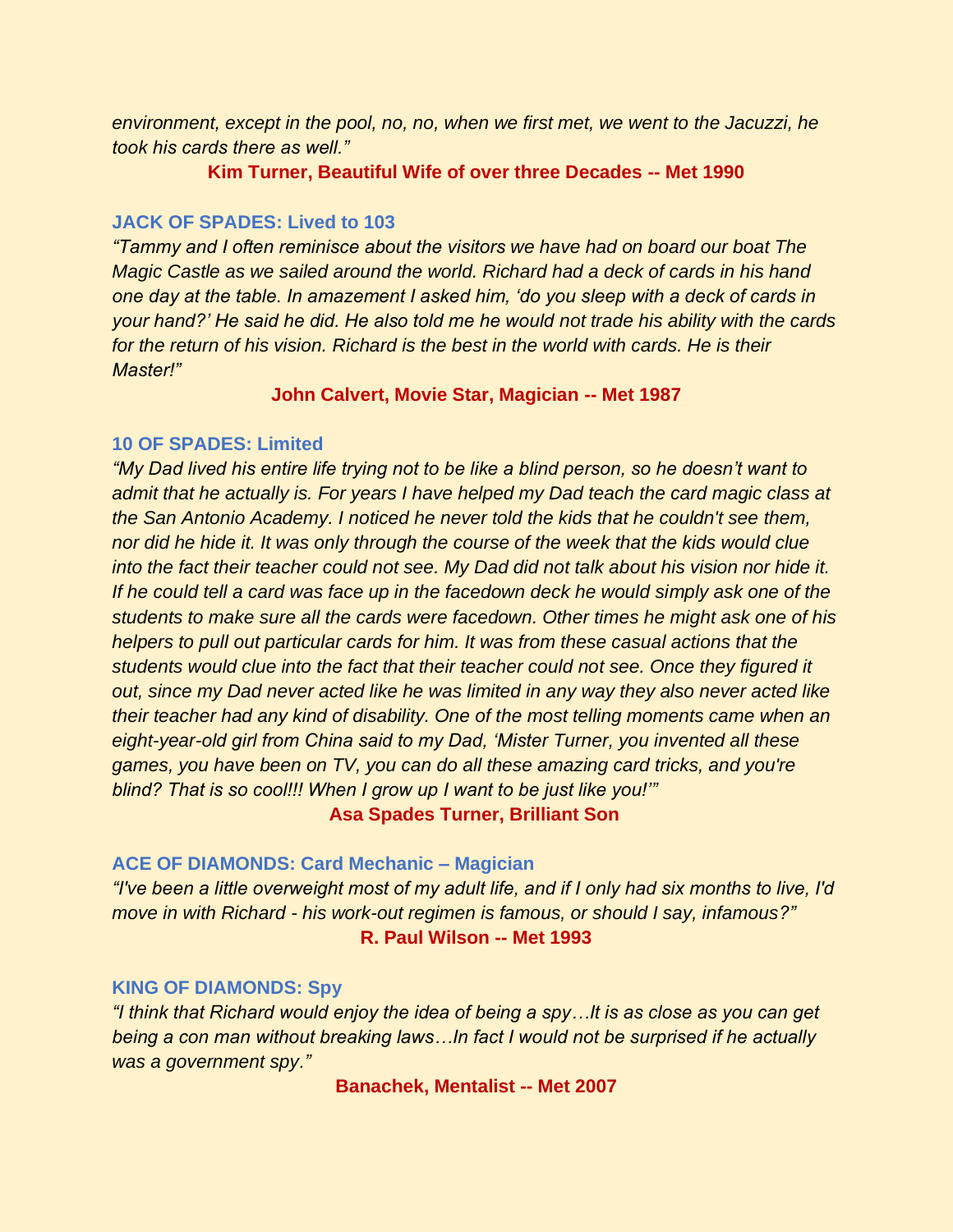#### **QUEEN OF DIAMONDS: Mustache**

*"A man approached my table and asked me if I would like to see some card tricks. He was dressed in old fashioned gambling garb and had a killer handle bar mustache. I agreed to let the man show me some card tricks. When he heard my voice, he immediately knew it was me. I, on the other hand did not know it was Rick Turner who was standing at my table. He called me by my name and told me who he was. I was completely shocked at how robust and gorgeous he looked. Rick is the poster boy for all of the underestimated people in the world. He certainly showed us all how it's done."*

# **Holly Crest-Vogel -- Met 1959**

#### **JACK OF DIAMONDS: The Snake**

*"Rick and I went for a walk on a hiking trail, and we came across a rattlesnake. Rick wasn't going to budge for that damn thing and just kept picking up big rocks and throwing them at the snake, even though he had no exact idea where the hell it was until he finally killed it."* 

#### **Jim Flect -- Met 1989**

#### **10 OF DIAMONDS: Stricken**

*"Richard has inspired me with his energy, positive outlook, and the fullness of his life despite being stricken with what many people consider a disability. Moreover, I'm not even sure he knows he has a handicap."*

**Steve Forte, Card Mechanic, Casino Protection Expert -- Met 1990**

#### **ACE OF CLUBS: Fooler**

*"Richard Turner is one of the finest slight-of-hand artists who's ever lived. He fooled us with every single move he did!"*

**PENN & TELLER , Magicians, Vegas Headliners -- Met 2016**

#### **KING OF CLUBS: Hopeless**

*"Rick practiced throwing the cards; figuring out how much spin to put on them so they would sail a long way. Since he was blind it was hopeless for him to try and pick them all up so you could always tell where he'd been by the occasional card lying about."*  **Russell Cedarburg, Actor, Musician -- Met 1974**

#### **QUEEN OF CLUBS: Frustrated**

*"I have heard Rick complain about his vision, and he gets really frustrated. When he's down in spirit he doesn't really like to show that to other people, he always wants to be seen as the strong person, and he doesn't ever want anyone to think he's weak."*

**Kim Turner, Beautiful Wife of over three Decades -- Met 1990**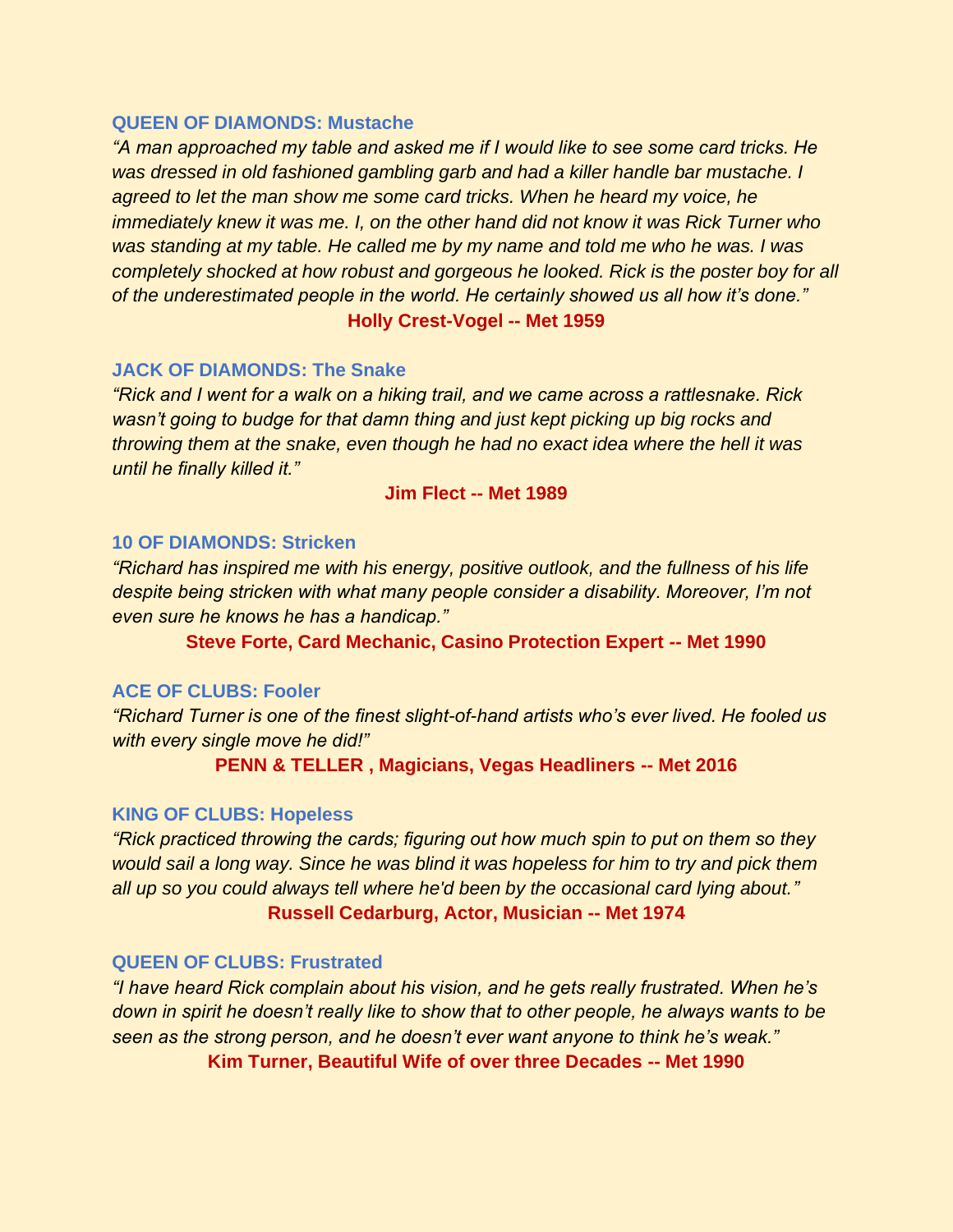#### **JACK OF CLUBS: Smile**

*"What I noticed first about Richard, was that damn smile of his. He seems pleased to just be alive."* 

**Todd Robins, Co-Starred in Conned -- Met 2007**

#### **10 OF CLUBS: Soup**

*"Richard's technique as a secret soup that no one knows how to cook."* **Mr. Katsuragawa, Japanese TBS Miniseries -- Met 2019**

#### **ACE OF HEARTS: One Opinion**

*"My friend Richard Turner, in my opinion, is the finest exponent of gambling sleight of hand, that I have ever known."* 

#### **Larry Jennings, Magician -- Met 1976**

#### **KING OF HEARTS: Frame Him**

*"Richard's transcendent card handling artistry should be framed and displayed alongside this world's most cherished expressions of perfect beauty"* **Paul Harris, Magician -- Met 1975**

#### **QUEEN OF HEARTS: Ever Understand**

*"It's got to be hard being blind, I really don't understand it myself, we live with it, but I don't say that I can truly ever understand what it's like to live in that world."* **Kim Turner, Beautiful Wife of over three Decades -- Met 1990**

#### **JACK OF HEARTS: Pounding**

*"Richard is kind of a contradiction; he uses his fingers and his hands to make a living. Yet, on the other hand, he's constantly pounding them into heavy bags, and boards, and bricks, people's chins, it's like the worst thing you can do to your hands."* **Jason England, Magician, Card Mechanic -- Met 2004**

#### **10 OF HEARTS: Hernia**

*"Richard has trained himself to endure a level of pain others could not bear. He was in the middle of a show and commented to me he felt a hernia coming out of his gut. He continued entertaining the guests until he finished and just could not take it anymore, so I rushed him to the nearest hospital for treatment."*

**Agent Rex Stone, Entertainment Agent -- Met 1992**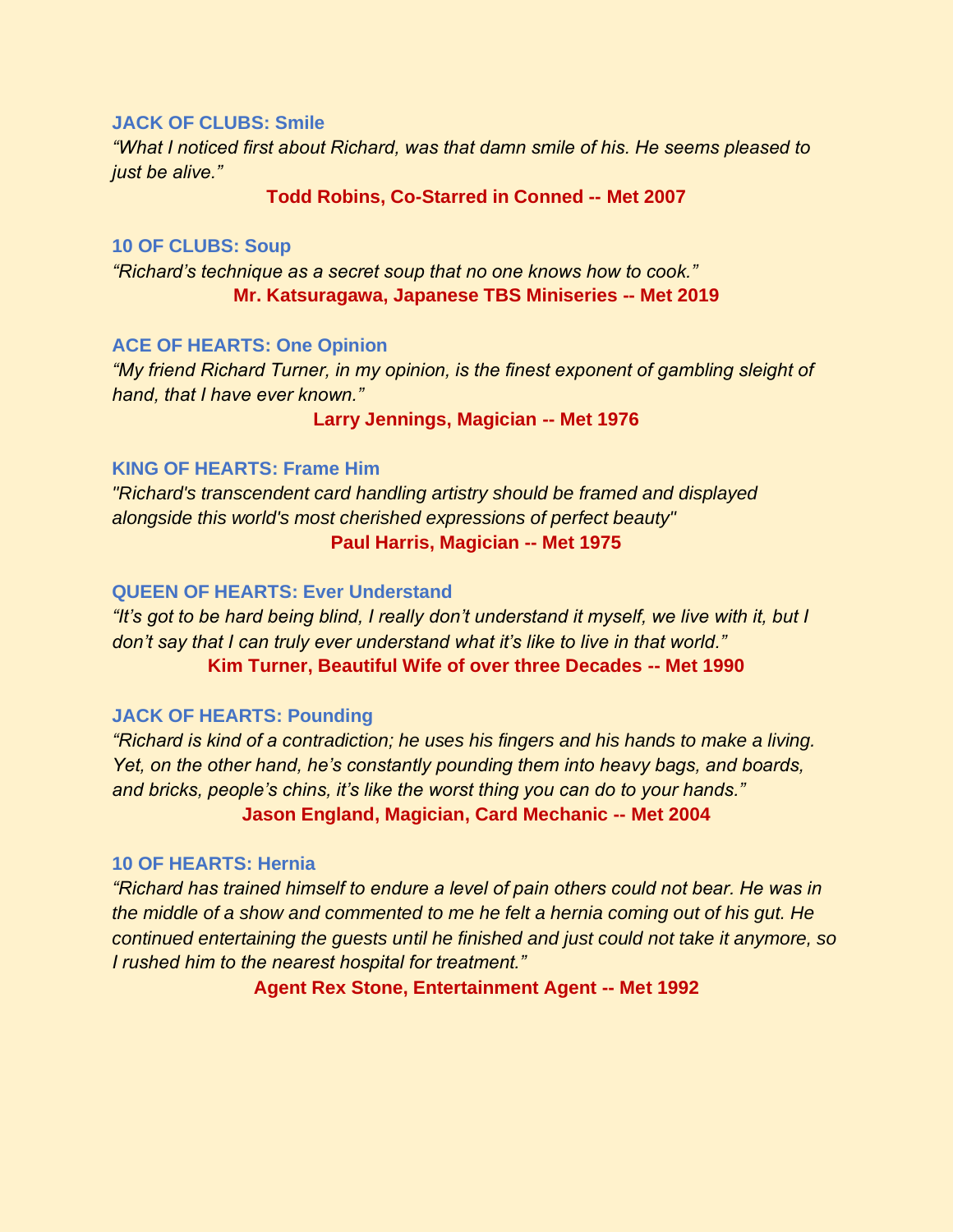# **EIGHTH DECK OF ROYAL FLUSHES**

#### **ACE OF SPADES: Fearless**

*"I believe that Richard's fearless persona is truly an accurate portrayal, and that he fears little or nothing."* 

**Steve Forte, Card Mechanic/Casino Protection Expert -- Met 1990**

#### **KING OF SPADES: No Fish Story**

*"We did a lot of fishing for sharks mostly…with Richard actually driving his boat - an absurd idea that we, as crazy young people, had no problem with!"*

#### **Russell Cedarburg, Actor, Musician -- Met 1974**

#### **QUEEN OF SPADES: Sucker**

*"If you play cards with Rick, you are fulfilling the old adage that 'there's a sucker born every minute.' I have never played a game of any kind - cards, board, puzzle, checkers, and chess - where Rick has not beat me! His mind is so quick, and his sense of perception is so sharp that I swear he knows what move I'm going to make before I make it. He's like a black widow spider spinning a web that will assuredly trap the victim,*  and no offensive or defensive maneuvers made will prevent you, the unsuspecting *victim, from being eaten alive."* 

**Kim Turner, Beautiful Wife of over three Decades -- Met 1990**

#### **JACK OF SPADES: Secretly**

*"I met Richard Turner sometime in 1978 or 1979. I had a couple of heavyweight guys from New York stand with me to watch one of the gambling sleight of hand fellas featured at the Desert Magic Seminar. The gambling sleight of hand wasn't bad for magicians but there were several "street tells" that my friends (Street Guys) picked up on and of course it looked like a magic show. Not so when I invited the same guys to secretly watch Richard Turner."* 

**George Joseph, Card Mechanic, Casino Protection Expert -- Met 1978**

#### **10 OF SPADES: Choices**

*"It's amazing that the spectators get to make most of the choices. We get to shuffle and cut, and choose the desired card, number of players, and the winning hand."*  **Mr. Maric Japanese TBS TV Mini Series -- Met 2018**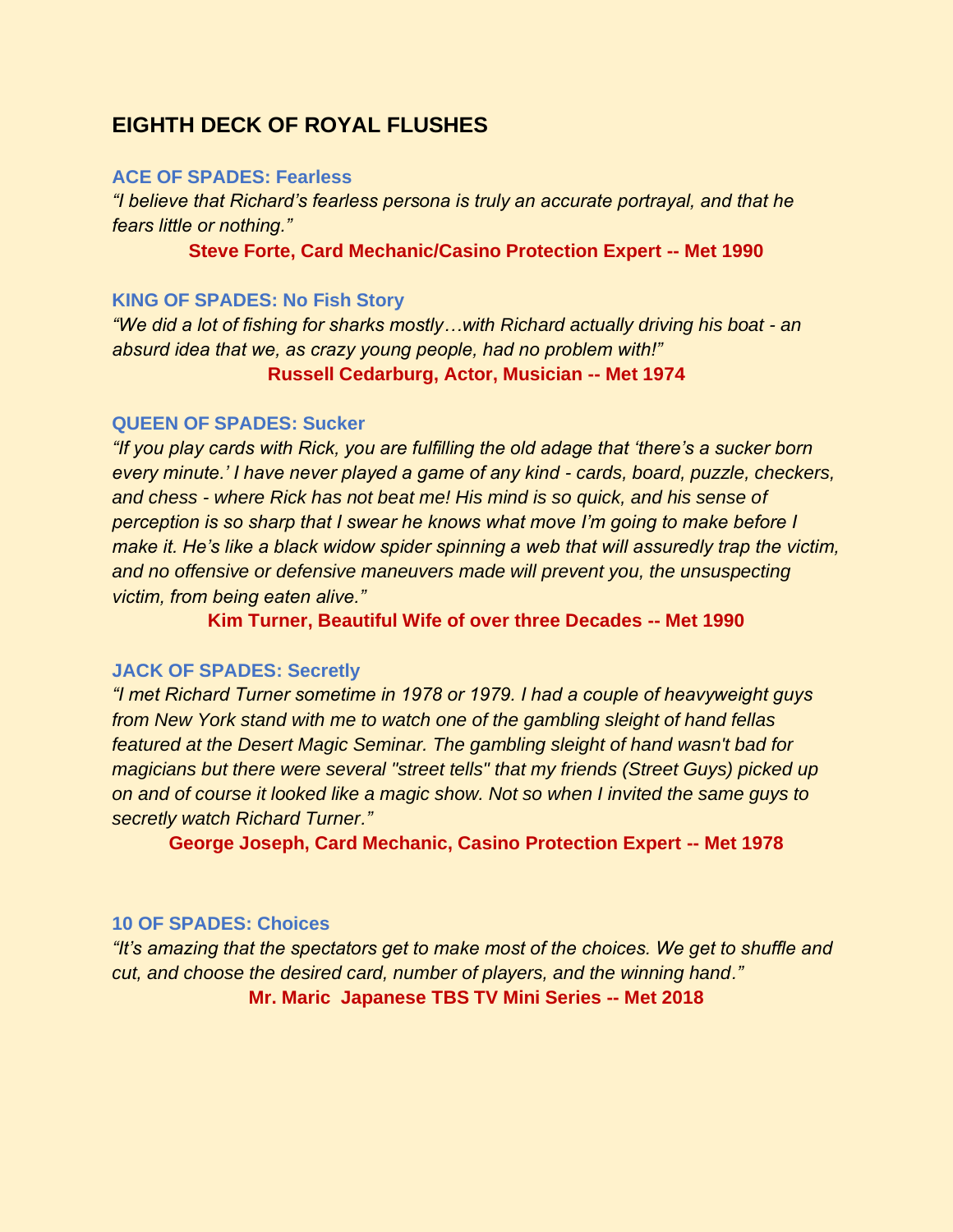#### **ACE OF DIAMONDS: Mind's Eye**

*"The example of Richard's life suggests how anyone can use and enhance his or her other senses. It reveals how it's possible to develop the Mind's Eye to an exceptional degree while giving and receiving acceptance."* 

#### **Jon Racherbaumer, Author, Writer -- Met 2007**

#### **KING OF DIAMONDS: Truly Honest**

*"It is his relationship with God that has made Richard into a truly honest man. And, if that relationship had not been at the heart of everything I dread to think of where he would be now, he'd probably be in a grave with a bullet between his eyes!"* 

**Coleman Luck, Executive Producer, Mentalist --** Met 2005

#### **QUEEN OF DIAMONDS: 34**

*"If this is 34 cards can I spend the night with Mr. Turner?"* **Izumi, Super-Model, Japanese TBS Miniseries "Number One Knows" -- Met 2019**

#### **JACK OF DIAMONDS: Best Man**

*"Bill Bowers, who amazes everyone by his generosity and thoughtfulness, drove Chris Michaels and his wife, Evelyn, Judy Dolan, and myself to San Diego to attend Richard Turner's wedding…I do not think that anyone in the entire world can do some of the things he does with cards and coins. Furthermore, he has many admiring friends because of his modesty, fairness, and honesty. I was honored by being the best man at his wedding and I shall never forget this most eventful occasion."*

**Professor Dai Vernon, Richard's Mentor -- Met 1975**

#### **10 OF DIAMONDS: Only One**

*"I've worked out with Mr. Turner for years. When it came to pushups, we didn't do five sets of ten reps. No! No! We had to do only one set….of 500 reps!"* **Master Gene Holtman, Black Belt -- Met 1984**

#### **ACE OF CLUBS: Very Rare**

*"Richard Turner does things with cards that no one else in the world can do----no one. I don't care if you go to China, France, or Germany, he does things that no one else can do and he performs them beautifully. But I say that's very rare to have experts like that!"* **Professor Dai Vernon, Richard's Mentor -- Met 1975**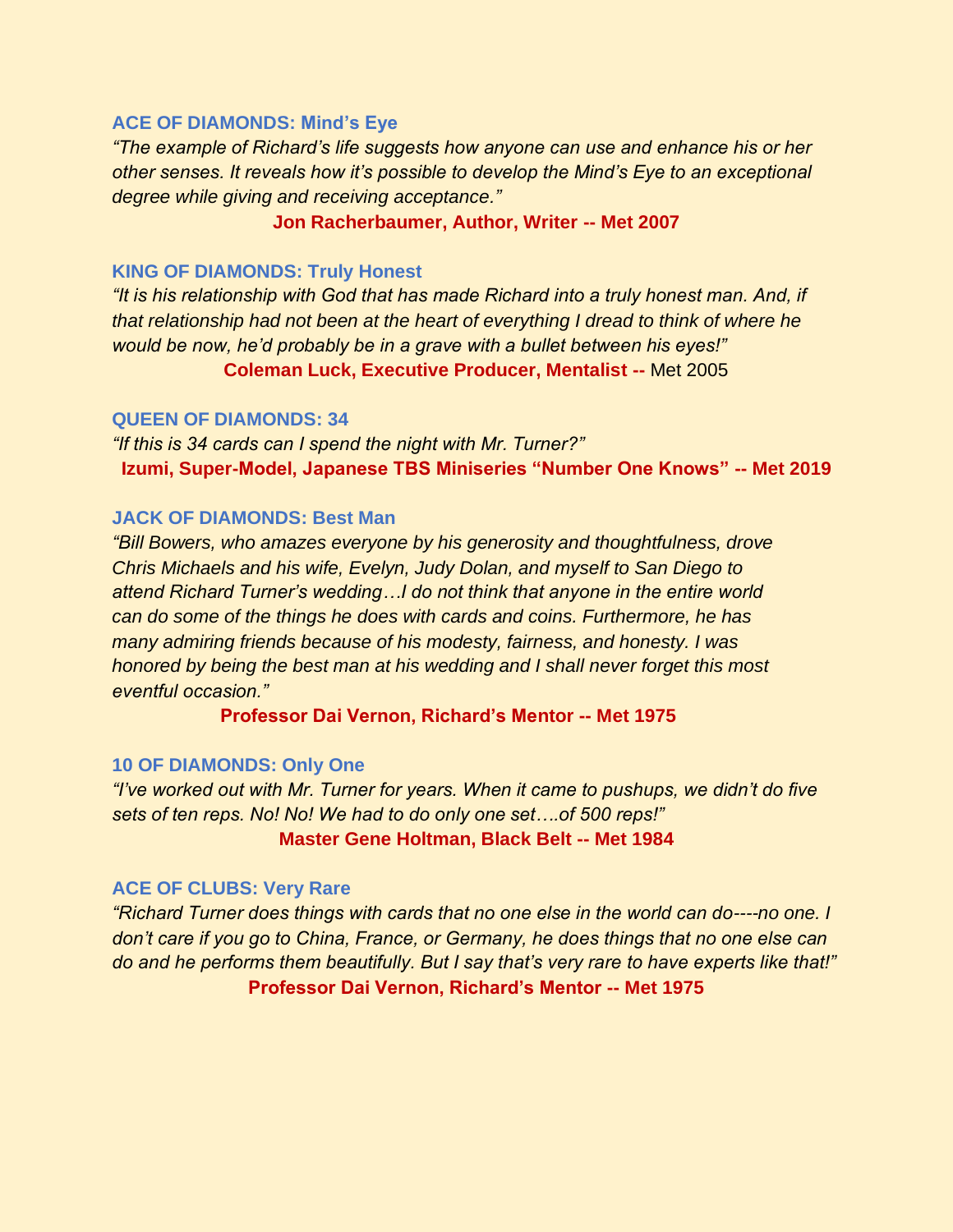#### **KING OF CLUBS: Cheater**

*"Even when Rick was only eighteen he would pull out a pile of twenties from his bottom drawer…winnings from poker…and would help pay the rent when our other roommate Birney and I fell short."*

#### **Chris Turner, Artist/Actor -- Met 1972**

#### **QUEEN OF CLUBS: Preferred Lifestyle**

*"It is a bit odd, but what struck me most about Rick is that he seems normal. I mean normal in the sense that he doesn't drink, smoke, use drugs, isn't a womanizer, and is unlikely to stay out at all hours of the night like the guys back in Montana think is normal. This is my preferred lifestyle, my idea of a good man."*

**Kim Turner, Beautiful Wife of over three Decades -- Met 1990**

#### **JACK OF CLUBS: 10,000**

*"I have seen over 10,000 magicians over my life and I'm going to announce who I believe is the best magician in the world…From the number one magician in Japan, I say the number one magician throughout the world is….Richard Turner!"* **Mr. Maric Japanese Magician TBS TV Special -- Met 2018**

#### **10 OF CLUBS: Dumbest Thing**

*"In one of Richard's promo literature pamphlets, it says, 'Richard Turner practices sixteen hours a day'. When I read that, I thought, 'Am I supposed to believe that? No one practices sixteen hours a day, that's the dumbest thing I've ever heard! Who's going to believe that?' Fast forward fifteen years, I'm staying at his house, he absolutely practices sixteen hours a day, he never puts the cards down."*

**Jason England, Magician, Card Mechanic -- Met 2004**

#### **ACE OF HEARTS: Wishlist**

*"We are delighted that you use an iPhone, and look forward to hearing your Wishlist for usability or accessibility features. Which iPhone model do you use? Do you also have an Apple Watch?*

#### **Kim Silverman, Magician, Executive at Apple -- Met 2016**

#### **KING OF HEARTS: Finagled Me**

*Rick is very generous and, at the same time, very nuts! The generous thing Rick taught me was how to put together an act that was acceptable for performance at the Magic Castle, a long-time dream of mine. Now, this is where Rick is nuts! I would say it was after his fourteenth or fifteenth surgery when Rick finagled me into working-out with him. I figured after all those surgeries it should be a piece of cake. So, I worked-out with Rick one time, and one time only. Being the typical egotistical male, I tried hard to keep up*